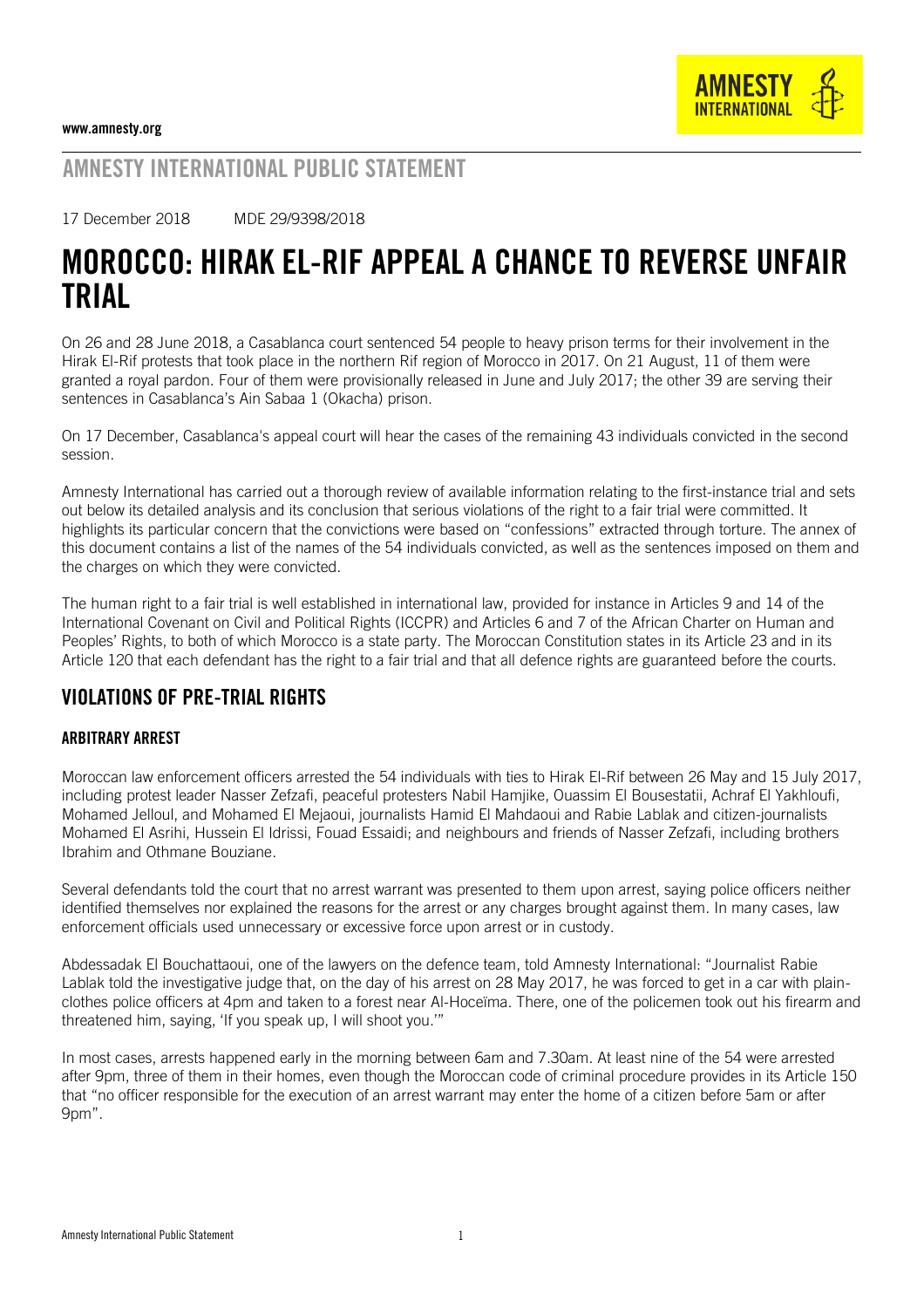According to international standards, an arrest or detention is permissible only if it is carried out for reasons that are established by law and is not arbitrary.<sup>1</sup> Arrests and detentions must also be carried out in a manner that is set out within the law and by people authorized by law. Moreover, when anyone is arrested or detained, they must be notified of the reasons for their arrest or detention and of their rights, including their right to counsel.

#### THE RIGHTS OF PEOPLE IN CUSTODY TO INFORM A THIRD PERSON OF ARREST OR DETENTION, TO INFORMATION AND TO LEGAL COUNSEL

Hirak El-Rif defendants were arrested and transferred to Okacha prison in Casablanca, about 600 kilometres away from their place of residence, creating problems for the preparation of the detainees' defence and a significant economic burden for visiting family members.

Most of the defendants' families were not informed of the arrests in due time which delayed the defendants' ability to access legal counsel. Few hours after their arrests, all defendants were transferred by helicopter, military plane or police vans, from Al-Hoceïma – the main city in their home region – to Casablanca.

"Police arrested my brother activist Mohamed Jelloul among the first ones on 26 May. Plainclothes police came into his house at around five-thirty in the afternoon, without any notice about a possible arrest. Immediately after, we went searching for him to every police station in the city of Al-Hoceïma, unsuccessfully. At around one in the morning, someone called telling us he was in one of Al-Hoceïma police stations. We went there but police said Mohamed was not held there. We had to go back again to our house without knowing anything about where Mohamed was. Late that afternoon, we got another call saying that Mohamed was in Casablanca, after which we were able to contact lawyers who visited him on 1 June", Said Jelloul told Amnesty International.

According to the Human Rights Committee, the right to have a third party notified of detention should be guaranteed from the very outset of police custody.<sup>2</sup> The third person is to be informed immediately, or at least promptly according to General Comment No. 35 which provides that "notice should be given as soon as possible." 3

From 26 May until 1 June, the Okacha penitentiary administration prevented families and lawyers from access to the detainees, pending transfer of the detainee's legal case from Al-Hoceïma to Casablanca Court. At that time, security forces arrested 31 protesters and journalists among the 54, upon a judicial order issued by the Al-Hoceïma tribunal.

Defence lawyer Mohamed Aghnaj, told Amnesty International that "the time that the Al-Hoceïma General Prosecutor took to transfer the case of the defendants to Casablanca's General Prosecutor unreasonably delayed access to the detained. The Casablanca National Brigade of the Judiciary Police in a number of cases began interrogating the detained before they could have access to any legal counsel."

Basic Principles on the Role of Lawyers, Principle 1 reads that "All persons are entitled to call upon the assistance of a lawyer of their choice to protect and establish their rights and to defend them in all stages of criminal proceedings." Principle 17(1) of Body of Principles provides that "a detained person shall be entitled to have the assistance of a legal counsel. He shall be informed of his right by the competent authority promptly after arrest and shall be provided with reasonable facilities for exercising it."

#### TORTURE AND FORCED CONFESSIONS

Detainees told the court that when the questionings started, Casablanca's National brigade of judicial police (BNPJ) did not inform them of the charges against them, nor of their right to remain silent and not be coerced into incriminating themselves. Police and judicial authorities did not allow defence to be present during questioning of all 54 defendants. Though Moroccan laws do not provide any guarantee to legal counsel during questioning, the Human Rights Committee and the Committee against Torture have repeatedly called on states to ensure the right of all defendants to access to counsel before questioning and to the presence of counsel during questioning.

<sup>-</sup>1 Article 3 of the Universal Declaration, Article 9(1) of the ICCPR, Article 6 of the African Charter, Article 14(1) of the Arab Charter, Section M (1) of the Principles on Fair Trial in Africa.

<sup>2</sup> General Comment No. 35 on Article 9 (Liberty and Security of Person), CCPR/C/GC/35, December 2014.

<sup>3</sup> General Comment No. 35 on Article 9 (Liberty and Security of Person), CCPR/C/GC/35, December 2014.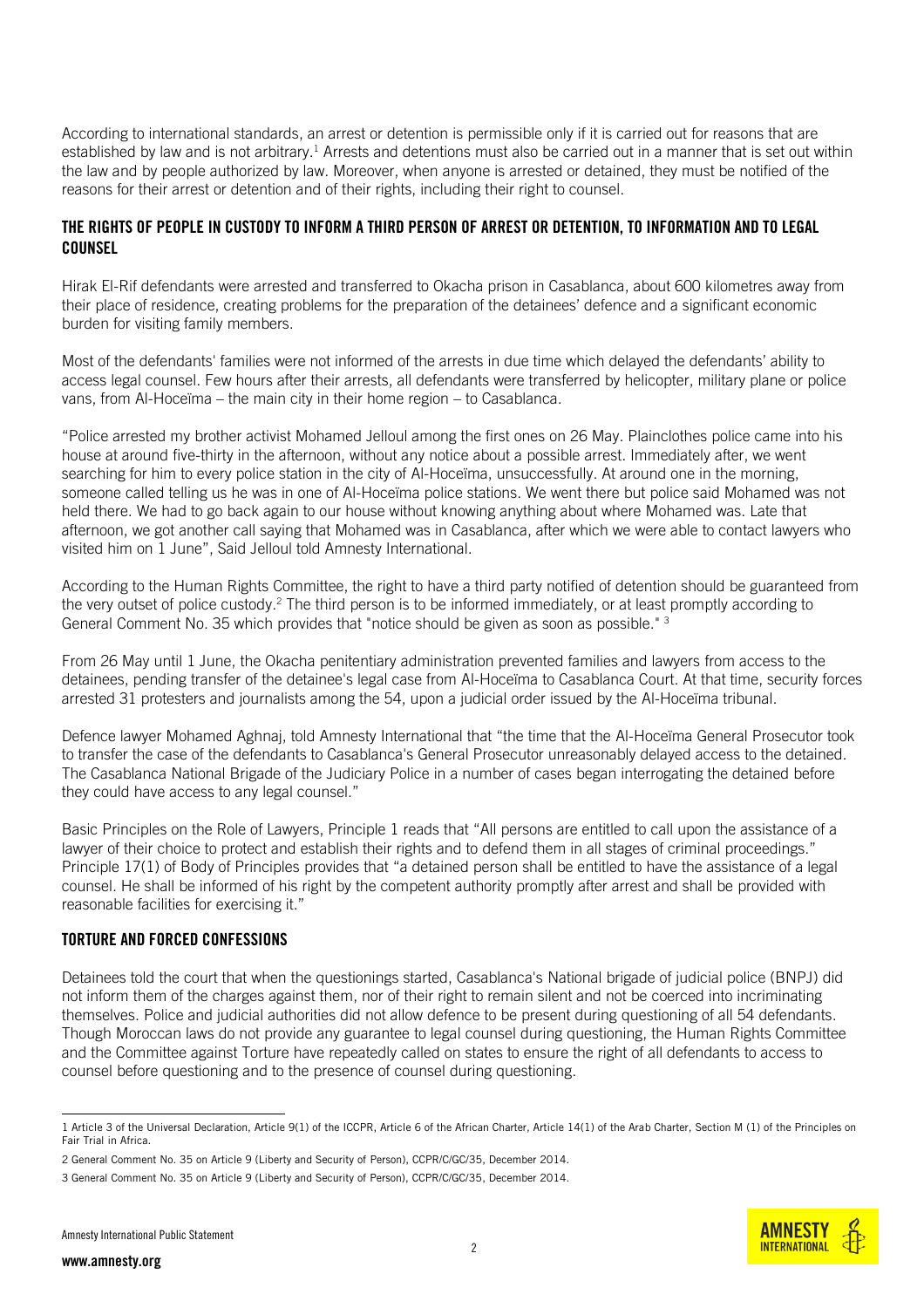Police forced the defendants to sign the report of their interrogation which contained self-incriminating "confessions" that were in some cases extracted under torture or other ill-treatment, according to defendants.

Defence lawyer Souad Brahma told Amnesty International: "none of the investigations on torture claims on Omar Bouharass, Rabie Lablak or Nasser Zefzafi lead to results. Instead, the court chose to dismiss what it considered as formal pleas and not look further into further claims of ill-treatment and torture by other detainees. Interrogation reports were used in the Court as the main evidence."

On 3 July 2017, detained Omar Bouharass told the investigating judge at the Casablanca Court of Appeal that he had been tortured. According to his lawyer, Bouharass said that police beat him while ordering him to say "Long live the King", stripped him of his underwear, broke two of his teeth, and threatened and insulted him following his arrest in Al-Hoceïma. The court ordered that he undergo a medical examination, but his lawyer was not informed of any official investigation. Instead, he was faced with an additional charge after judicial authorities opened an investigation against him for "false reporting" against the police.

Leading protester Nasser Zefzafi also told the Casablanca Court of Appeal that police officers beat him in custody and threatened to rape his elderly mother in front of him, according to his lawyer.

Detained activist Rabie Lablak told two lawyers and his brother that the police had tortured him following his arrest on 28 May 2017. He said they suffocated him by stuffing a cloth soaked with a foul-smelling liquid into his mouth, then stripped off his clothes and brought in masked men who threatened to gang rape him and then rape him with a bottle if he did not sign the interrogation reports.

Other defendants told the Court that they signed interrogation records without being given the proper time to read them. Other claimed that they signed several copies that differed from each other.

The right to an interpreter during questioning was also not respected. Interrogation of the defendants was carried out in Arabic, a language which at least 22 defendants, including Samir Ighid, Zakaria Adhahchoure and Mohamed Bouhnouche either did not read, speak or only spoke poorly which lead to signature of questioning records without real knowledge about the charges or what was written above.

In General Comment No. 32 on the right to fair trial, the Human Rights Committee set out that Article 14 involves "the right of all persons charged with a criminal offence to be informed promptly and in detail in a language which they understand of the nature and cause of criminal charges brought against them."

As shown in the prosecution's arguments, all Hirak El-Rif defendants rejected the interrogation reports submitted by prosecutors before the Court, saying the "confessions" that they contained were extracted under torture or ill-treatment. The Court did not exclude them from the trial proceedings, in violation of international human rights law.

Article 14 of the Convention against Torture and Other Cruel, Inhuman or Degrading Treatment or Punishment provides that states parties must ensure that every "victim of an act of torture obtains redress and has an enforceable right to fair and adequate compensation, including the means for as full rehabilitation as possible." Articles 4, 12 and 13 provide that States must ensure that complaints and reports subjected to a prompt and impartial investigation, with a view to bringing perpetrators to justice.

#### PRISON CONDITIONS AND SOLITARY CONFINEMENT

Since the start of their detention in May and June 2017 in Okacha Prison, defendants regularly protested poor and inhumane conditions of detention, including prolonged and indefinite solitary confinement of some detainees.

At least seven of the detainees were placed in solitary confinement upon arriving at the prison, including protesters and journalists Nasser Zefzafi, Nabil Hamjike, Mohamed Jelloul, Rabie Lablak, Mohamed El Asrihi, Mohamed El Mijaoui, Achraf El Yakhloufi et Hamid El Mahdaoui.

Wael, brother of Mohamed El Asrihi told Amnesty International that "for more than two months, my brother Mohamed was in an individual cell, with no means to communicate with other inmates. He only got 10 to 30 minutes daily access to the

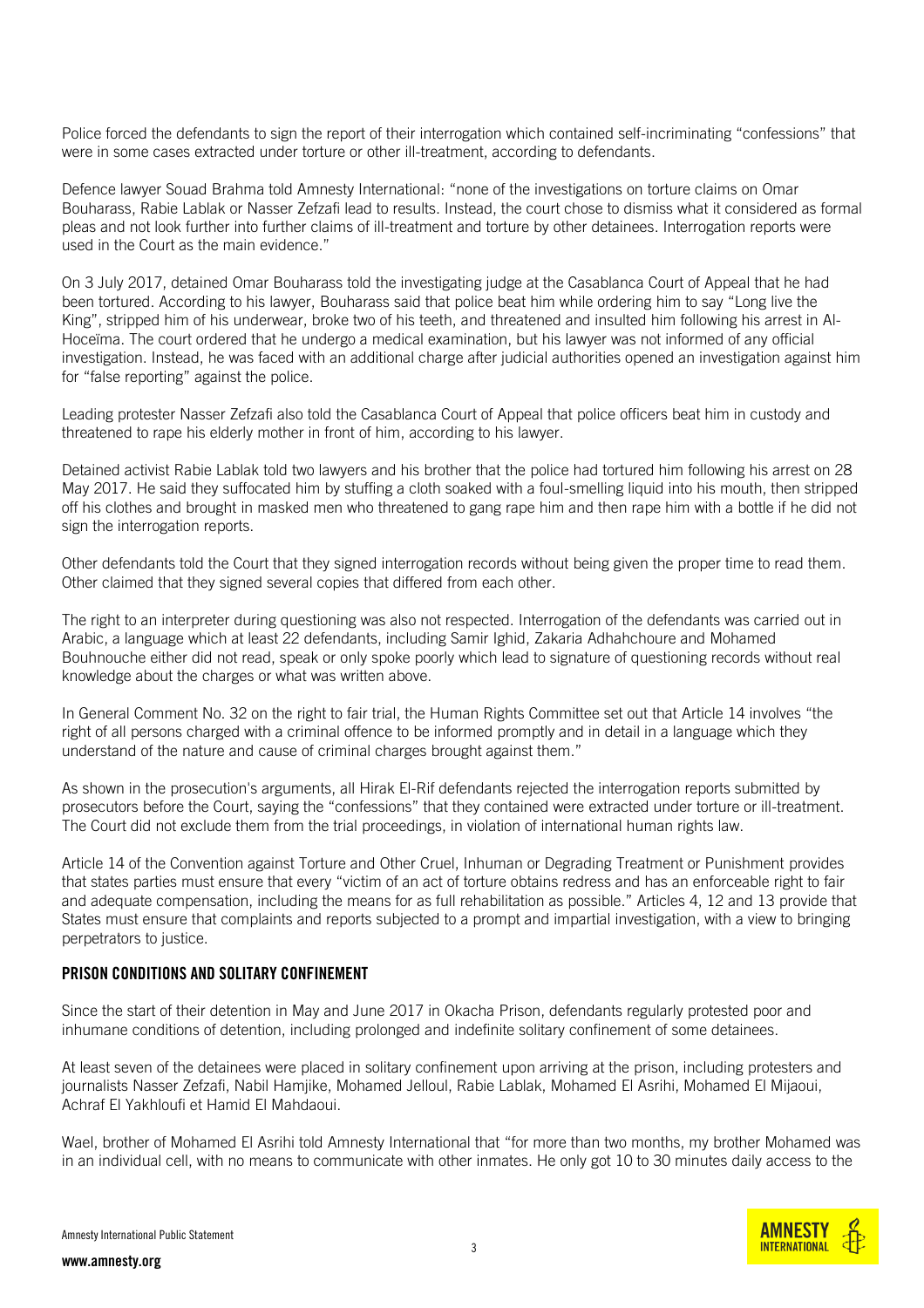courtyard, during which he was alone. In the cell, he had no mattress. Being alone for such a long time under those conditions were extremely hard and felt like torture, every day."

Bochra El Mahdaoui, wife of Hamid El Mahdaoui, told Amnesty International that her husband has been held in solitary confinement for more than 470 days, since his first day of arrest a period of solitary confinement so long it clearly constitutes torture.

From 1st June 2017, Nasser Zefzafi was detained in an individual cell in an empty wing of Okacha Prison, with half an hour of courtyard access twice a day and no other meaningful contact with other prisoners or staff. He spent more than 465 days in prolonged solitary confinement. He was released from solitary confinement on 7 September 2018.

Nasser Zefzafi's father, Ahmed told Amnesty international that his son "got terrible pain in his legs because of the time he spent in this individual cell, which was very small and with very little light. Spending more than 15 months in such cell in nothing else but torture."

According to four lawyers Amnesty International spoke to, Moroccan prison authorities have used solitary confinement as a disciplinary measure against Hirak El-Rif defendants. Starting 10 October, Abdelmohcine Attari spent more than two weeks in solitary confinement as a reprisal disciplinary measure.

Under international standards, the place of detention should be as close as possible to the defendant's home, to facilitate visits from their lawyer and family.<sup>4</sup> When Hirak El-Rif detainees were transferred from Al-Hoceïma, where they resided, to Okacha prison about 600 kilometres away from their home, this created a significant economic burden for visiting family members.

Amina Khalid, coordinator of the Hirak Support Committee told Amnesty International that "families can visit the detainees every Wednesday but the National Council for human rights (CNDH) ensures transportation from Al-Hoceïma to Casablanca only twice a month. Even though this is still helpful, the constraints on the families are numerous since hours of departure and return are fixed and only few hours are left for the families to visit their husbands, brothers and sons. Some of the families come more often to Casablanca but at their own cost which causes an economic burden that is hard to face for most of them."

Hirak El-Rif prisoners have carried out hunger strikes on a number of occasions, which lead to reprisal measures.

From 30 August to 7 September 2018, defendant Achraf El Yakhloufi began a hunger strike to protest the fact that his family was not allowed to see him when they arrived for their visit. In reprisal, prison authorities transferred Yakhloufi to another prison around 250 km away as a disciplinary measure. A few days later, they transferred him back to Okacha prison after he came to an agreement with the prison authorities.

#### PRE-TRIAL DETENTION

To challenge the lawfulness of the detention, defence lawyers introduced four requests to release the defendants before the trial to the investigative judge and seven such requests during the trial to the court. In both cases, the requests were collectively rejected and without explanation.

The Court rejected provisional release requests, without establishing whether the release would create a substantial risk of flight, harm to others or interference with the evidence or investigation that cannot be allayed by other means.

Lawyer Mohamed Aghnaj explained to Amnesty International that in August 2017, "the investigative judge who reviewed the charges and evidences in Ilyas Hajji 's case authorized the release on bail before an appeal introduced by another investigative judge resulted in the revocation of that decision."



<sup>4</sup> See Chapter 3 and Chapter 4.4. of Amnesty Internationa[l fair trial manual.](https://www.amnesty.org/download/Documents/8000/pol300022014en.pdf)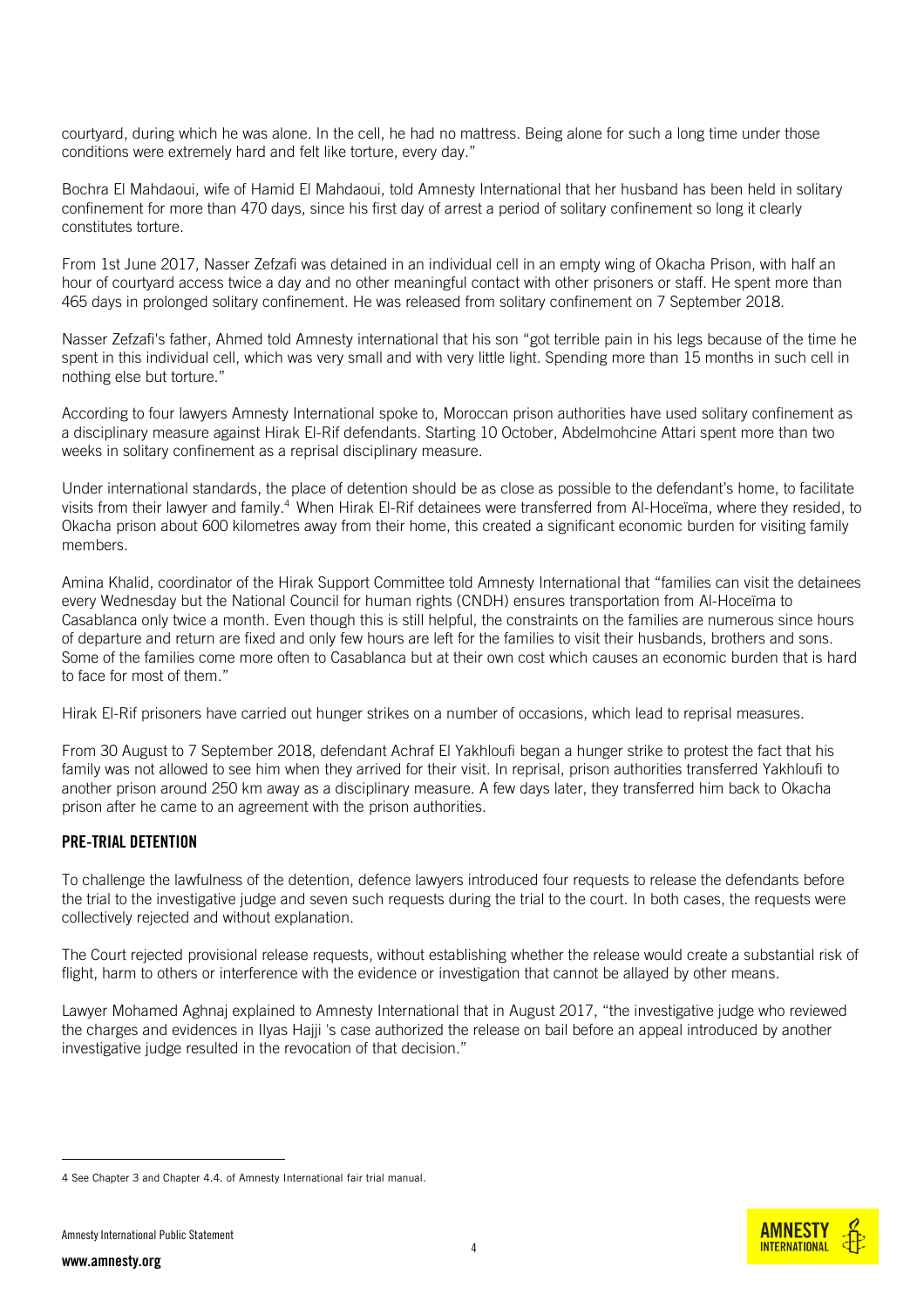Article 9(3) of the ICCPR provides that "It shall not be the general rule that persons awaiting trial shall be detained in custody". The burden rests on the state to establish that it is lawful, necessary and proportionate to deprive an individual of their liberty, including pending trial, and such a decision must be constantly reviewed.

#### THE RIGHT TO PREPARE A DEFENCE

Four lawyers from the defence team of the Hirak El-Rif detainees told Amnesty International that the Court failed to respect the right to equality before the court by failing to grant the defence team access to available non-material evidence such as phone calls, videos, Facebook posts and Whatsapp messages presented by the prosecution.

"In the name of the defence team, I presented two requests to the Court to access all evidence presented by the prosecution. The court decided not to act upon our requests neither before nor during the trial" lawyer Mohamed Aghnaj told Amnesty International.

Lawyer Abdelssadak El Bouchattaoui added: "We submitted the requests to both the secretary-clerk of the Court and the president of the Court. The court refused without justification while the secretary-clerk did not answer. As a defence team, we interpreted this as a show of partiality of the Court because there are no legal reasons for the court to not act upon our requests, especially since the prosecution had access to all the evidence." Added the lawyer.

General Comment No. 32 provides that the principle of equality between parties "demands, inter alia, that each side be given the opportunity to contest all the arguments and evidence adduced by the other party." Principle 21 of the UN Basic [Principles](https://www.ohchr.org/en/professionalinterest/pages/roleoflawyers.aspx) on the Role of Lawyers provides that "It is the duty of the competent authorities to ensure lawyers access to appropriate information, files and documents in their possession or control in sufficient time to enable lawyers to provide effective legal assistance to their clients. Such access should be provided at the earliest appropriate time."

Any restrictions on disclosure must be strictly necessary and proportionate to the aim of protecting the rights of another individual (including those who may be at risk of reprisal) or to safeguard an important public interest (such as national security or the effectiveness of lawful police investigations).

In addition to information about the charges, the accused and their counsel should be granted timely access to relevant information – this is known as the disclosure principle. Relevant information includes witness lists and information, documents and other evidence on which the prosecution intends to rely (inculpatory material). It also includes information that might lead to the exoneration of the accused (exculpatory material), affect the credibility of evidence presented by the prosecution, support a line of argument of the defence or otherwise help the accused prepare their case or mitigate a penalty. 5

As evidence to support the interrogations records, the Prosecution presented interrogation records, online posts by defendants on social media, videos posted online and taped phone calls. Only part of this material was used by the Court, generally as inculpatory evidence. The court refused the request of the defence team to show the whole length of the video as exculpatory material.

For example regarding the events of the 26 May 2017 - when Hirak El-Rif leader Nasser Zefzafi is accused of [having](https://www.reuters.com/article/us-morocco-protests/clashes-after-activist-interrupts-sermon-in-north-moroccan-town-idUSKBN18M2JV)  [violently interrupted a sermon](https://www.reuters.com/article/us-morocco-protests/clashes-after-activist-interrupts-sermon-in-north-moroccan-town-idUSKBN18M2JV) in a local mosque, prompting clashes that day with security forces in front of Zezfafi's house, the Court only showed few seconds of a three hours video footage presented by the Prosecution. According to four defence lawyers, no faces could be seen on the short video. Yet, the Court considered this video as inculpatory material against detainee Samir Ighid, who was accused of throwing a stone that supposedly lead to the paralysis of one policemen. When the defence team asked to show the footage in full or videos from other angles, the Court refused.

"My brother had no idea where Nasser Zefzafi's house was. He was not there on the 26 May 2017 and the Court failed to show any concrete evidence to prove his presence in the events." Fadwa Ighid, Samir Ighid's sister told Amnesty International.

<sup>5</sup> Principle 21 of the Basic Principles on the Role of Lawyers, Principle 12 §36 of the Principles on Legal Aid, Section N(3)(d) and (e)(iii)-(vii) of the Principles on Fair Trial in Africa, Article 67(2) of the ICC Statute, Rules 66-68 of the Rwanda Rules, Rules 66, 67(b)(ii) and 68 of the Yugoslavia Rules as well as Hyman Rights Committee General Comment 32, §33.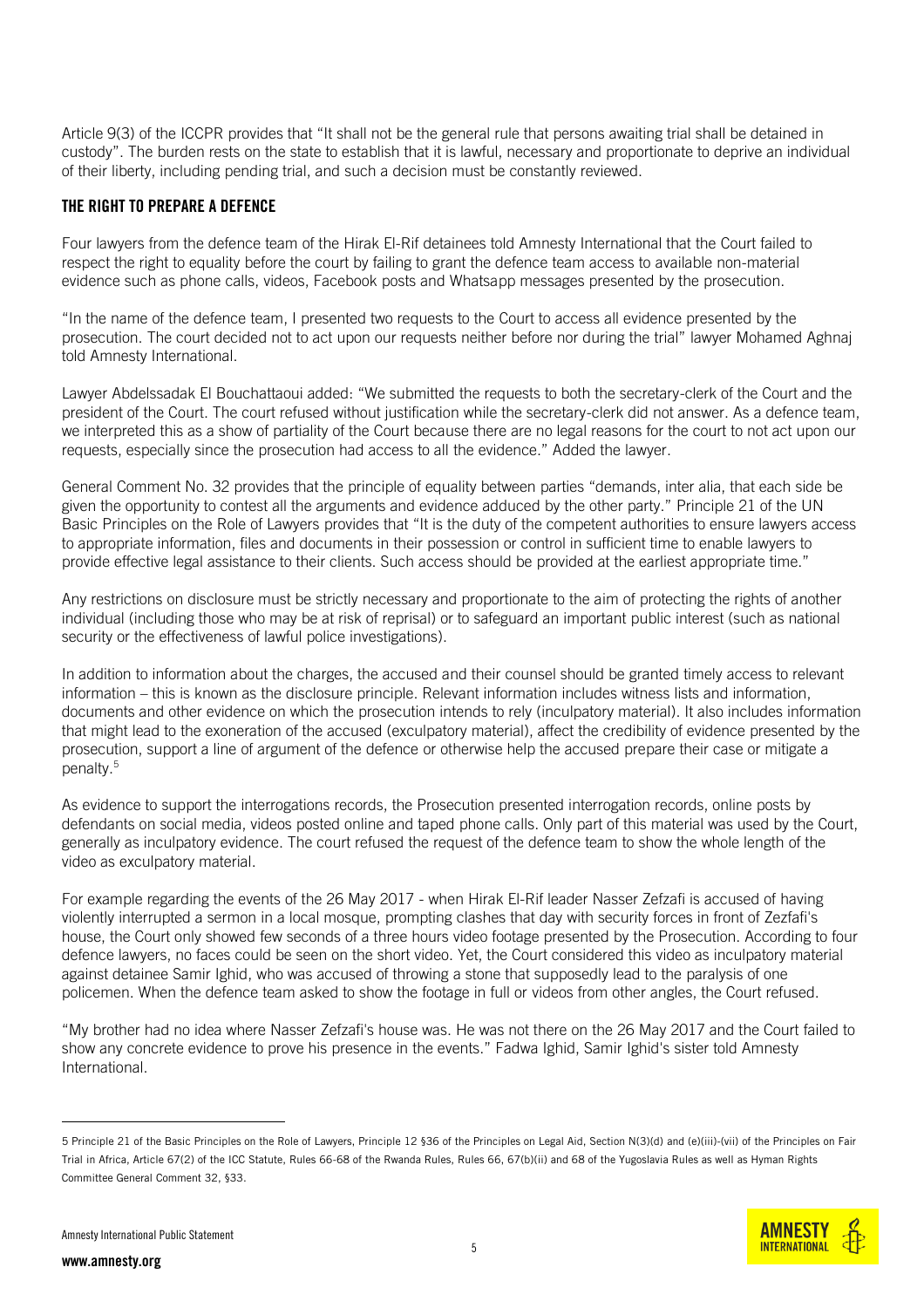Upon investigating events that happened on 21 April 2017 in Oulad Amghar, the Court used a 10-minute clip out of a three-hours video presented by the prosecution against defendants Mohamed Haki, Nabil Hamjike et Nasser Zefzafi.

Lawyer Mohamed Aghnaj told Amnesty International that "the court chose to use the prosecution's material, which we did not have access to ahead of trial, only to incriminate the defendants, even when the evidence presented could have also had exculpatory value."

### VIOLATIONS OF AT-TRIAL RIGHTS

The trial of the defendants held in connection with Hirak El-Rif began on 12 September 2017, within reasonable time after the arrests.

More than 80 trial sessions took place between September 2017 and June 2018. During the sessions, the prosecution focused primarily on acts of violence within the context of clashes between protesters and police officers. Lawyer Mohamed Karout of the Moroccan authorities, representing the Moroccan state as the prosecution told Amnesty International that those events led to around 900 law enforcement officers sustaining injuries, one of whom is disabled as a result and to severe material and immaterial damages amounting to millions of dollars.

All hearings were public. However, there were several serious flaws in the trial process which give rise to grave concerns about their fairness.

#### RIGHT TO BE TRIED BEFORE AN IMPARTIAL TRIBUNAL

During the first session of the hearing sessions, defendants were held in a high-sided box with transparent glass cage that was tinted during the second session. Starting the third session, the court's room changed, and the defendants were held in an another high-sided box with tinted glass, a practice which is degrading and undermines the presumption of innocence. The public in the courthouse could not see the defendants through the glass.

Lawyer Mohamed Aghnaj told Amnesty that "the Court ordering to hold the defendants in a tinted cage undermined the presumption of innocence and gave the impression that those detainees are dangerous and that they can create troubles or be violent during hearings."

The Human Rights Committee has explained that "Defendants should normally not be shackled or kept in cages during trials or otherwise presented to the court in a manner indicating that they may be dangerous criminals" <sup>6</sup>

#### RIGHT TO A PUBLIC HEARING

During the trial, access to the courtroom to media, civil society and others was severely hindered by stringent security measures at three different entry points. No internet or phone network were available.

The right to a public hearing means that not only the parties in the case, but also the general public and the media, have the right to be present, unless there are compelling results to do otherwise. In addition to safeguarding the rights of the accused, this right embodies and protects the public's right to know and monitor how justice is administered, and what decisions are reached by the judicial system.

#### THE PRESUMPTION OF INNOCENCE AND THE EXCLUSION OF EVIDENCE OBTAINED

Some non-treaty standards require exclusion of evidence (including statements) obtained by means which constitute a serious violation of human rights. The Guidelines on the Role of Prosecutors state that when prosecutors come into possession of evidence that they have reason to believe was obtained through unlawful methods which constitute grave

<sup>6</sup> Human rights Committee General Comment No. 32, Article 14: the right to equality before courts and tribunals and to a fair trial CCPR/C/GC/32, 23 August 2007, para. 30.

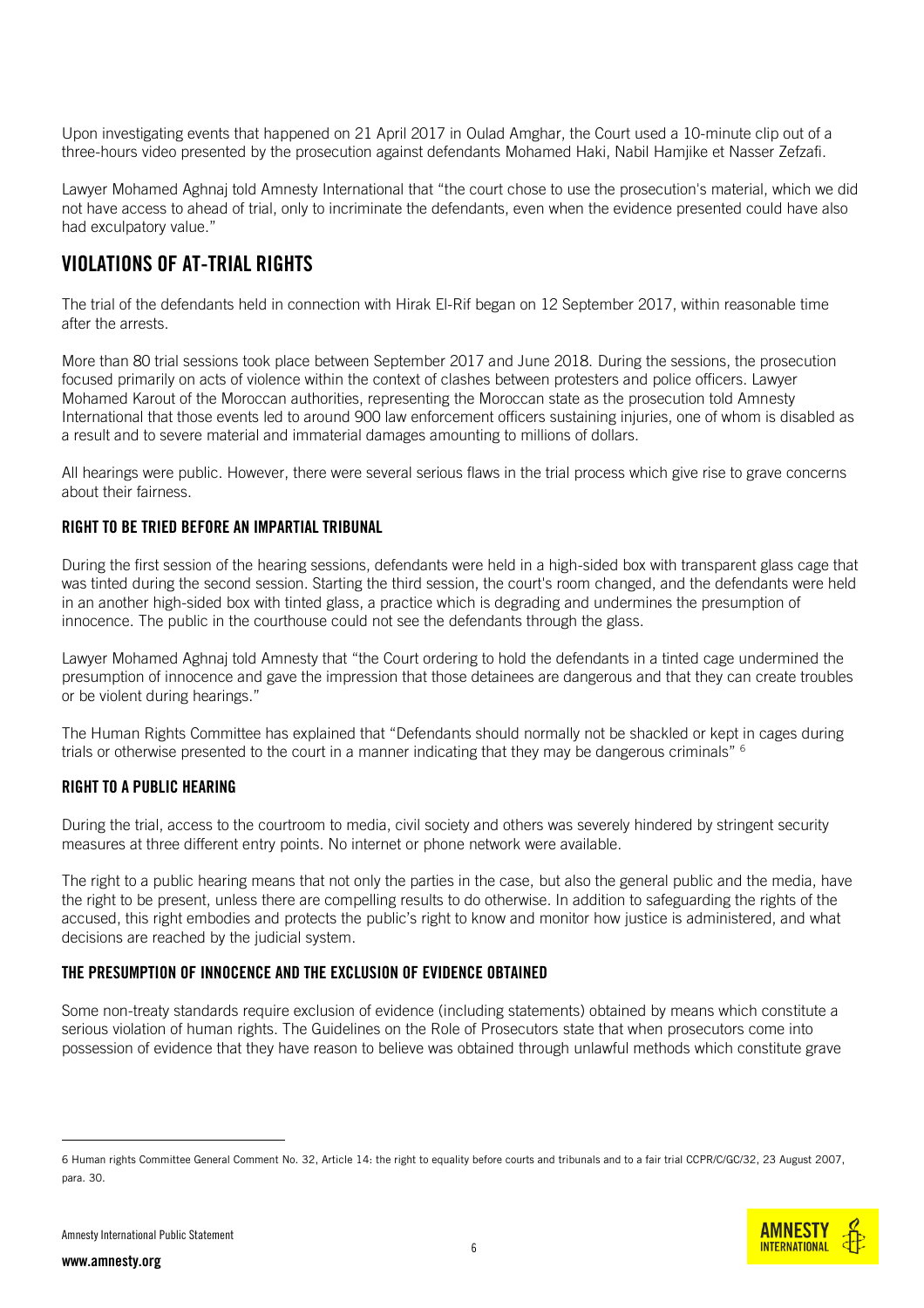violations of the suspect's human rights, they must refuse to use such evidence against anyone other than those accused of such conduct. <sup>7</sup>

As shown in the Public prosecutor's arguments, even though all defendants retracted the "confessions" they had made in custody under torture or the threat of torture (see above), the Court did not exclude the interrogation records from the trial proceedings. In its judgement, the Court even used those records as the main evidence against the defendants.

#### THE RIGHT TO CALL AND EXAMINE WITNESSES

In the case of the Casablanca trial, the court refused to accept testimonies from more than 50 defence witnesses. Only 12 defence witnesses were accepted by the Court over the 34 that were accepted overall, and their testimony focused on minor offenses.

Two lawyers of the defence team told Amnesty international that the testimonies were presented in written form and most of them, but the court still rejected them, with no explanation. Defendant and Hirak El-Rif leader Achraf El Yakhloufi, convicted and sentenced to 10 years in prison, was refused permission to call five witnesses, without explanation.

International human rights law, for instance Article 14(2)(e) of the ICCPR, provides that people charged with a criminal offence have the right to call witnesses on their behalf, and to examine, or have examined, witnesses against them. Only in exceptional circumstances may restrictions be placed on the right of the defence to question prosecution witnesses. Such restrictions, and measures to protect the rights and safety of witnesses, must respect the requirement of fairness and the principle of equality of arms.

Samir Ighid, accused by the prosecution of throwing a stone, resulting in the paralysis of a police officer, convicted of "undermining the internal security of the state" and sentenced to 20 years imprisonment, submitted to the court three testimonies from three witnesses who confirmed that Samir Ighid was not present at the time of the event. These testimonies were rejected by the court without justification.

### CONVICTION FOR DISPROPORTIONATE AND INAPPROPRIATE CHARGES

Among the 54 defendants, 53 were charged with penal code provisions. 51 out of the 54 defendants were also charged with articles 9, 11, 14 and 20 of public gatherings criminalizing "undeclared" protests.

Among the 54 defendants, 32 were convicted for inciting or participating in "undermining the internal security of the state" and other security related charges.

Under Article 201 of the Penal Code, the harshest legal provision used against Hirak El-Rif defendants, the felony of "undermining the internal security of the state through incitement to commit attacks for the purpose of causing devastation, killing and pillage in more than one region" is punishable by the death penalty. "Plotting to undermine the internal security of the state" is punishable by a five to 20 year of imprisonment. "Participating in such acts without taking part in them" carries prison sentences between one and five years. Incitement to carry out such acts is punishable by six months to three years in prison.

The prosecution has for example accused Nasser Zefzafi of "undermining the internal security of the state" and "inciting protesters to assault security forces" during their attempt to arrest him on 26 May. Amnesty International has closely examined the charge sheet and the evidence submitted by the prosecution against Nasser Zefzafi. The act in question, according to the prosecution, was when Nasser Zefzafi pointed his finger at security forces, calling them "repressive forces" and praying out loud "asking God almighty for [his] martyrdom". Such words and acts do not amount to incitement to violence their capacity to undermine internal security is doubtful.

Other defendants were convicted of security offences despite having no direct connection to the movement.

Hamid El Mahdaoui was sentenced to three years in prison for failing to report a security threat, who was already serving a one-year sentence for "inciting people to participate in an unauthorized protest." The charge was based on a phone call

<sup>7</sup> [Guidelines on the Role of Prosecutors.](https://www.ohchr.org/EN/Professionalinterest/Pages/RoleOfProsecutors.aspx)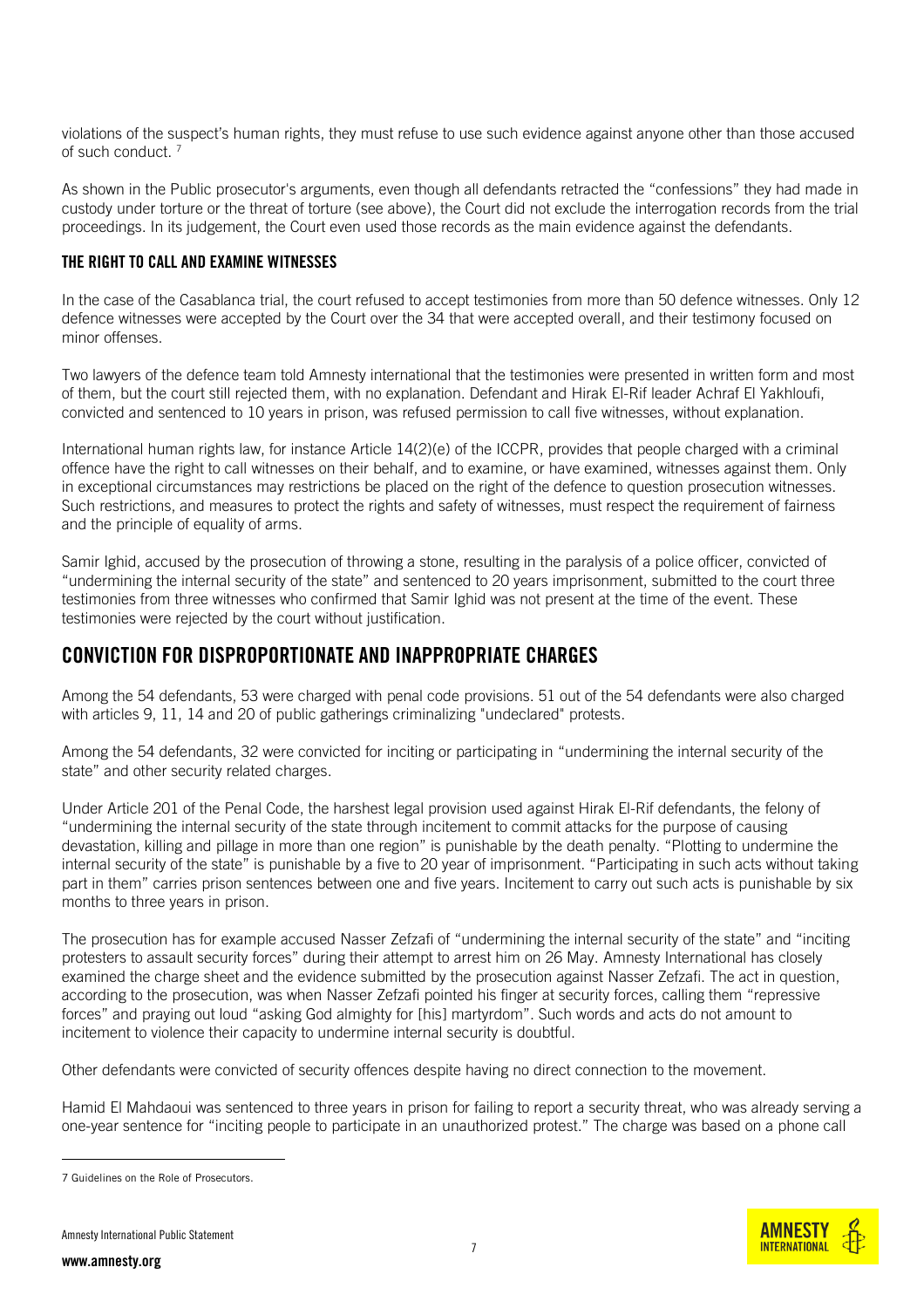Hamid El Mahdaoui received from a man who said he intended to create armed strife in Morocco, even though the journalist explained that because of the nature of his work, he repeatedly received calls from strangers.

Brothers Ibrahim and Othmane Bouziane, both were sentenced to three years in prison and 2,000 dirhams charges (approximatively 200 dollars) for "undermining the security of the state," primarily for being neighbours with Nasser Zefzafi, giving his number to mutual friends and extending him credits. It is clear from Amnesty International's assessment that even had Othmane Bouziane provided such credit in an act of political solidarity and support – and he clearly denies that this is the case – it would not in any case constitute an internationally recognized offence.

Houcine Bouziane, father of Ibrahim and Othmane told Amnesty International that "His sons were not directly involved with Hirak El-Rif. It's true that Nasser Zefzafi is our neighbour but this cannot justify accusing my sons of heavy charges and convicting them to prison term and fine."

47 of the 54 were convicted of "incitement against the kingdom's territorial unity" for which the Penal Code provides, in Articles 265-7, sentences ranging from six months to two years' imprisonment and fines of up to 200 000 dirhams.

47 defendants were convicted of "insulting an official body and insulting law enforcement officials". According to Articles 263 and 265, sentences for this misdemeanour can amount to two years' imprisonment and up to 5000 dirhams (approximatively 500 dollars fine).

In its [submission](https://www.amnesty.org/download/Documents/MDE2954702016ENGLISH.pdf) to the UPR working group in May 2017, Amnesty International called on Morocco to repeal Articles 263, 265 and 267 of the Penal Code considering them provisions unduly restricting the right to freedom of expression and punishing its peaceful exercise with imprisonment, in violation of Morocco's obligations under Article 19 of the [International Covenant on Civil and Political Rights.](https://www.ohchr.org/en/professionalinterest/pages/ccpr.aspx)

Another charge of "pursuing a profession without meeting the necessary requirements to exercise it" was used against citizen journalists Mohamed El Asrihi and Fouad Essaidi who run two online media platforms/websites respectively, Rif 24 and Awar TV, that are not officially recognized. Article 381 of the Penal Code provides for up to two years in prison and 5000 dirhams fine (500 dollars) for this offense.

Amnesty International considers that in addition to breaches of the right to a fair trial, the charges lodged against the Hirak El-Rif defendants were in most cases disproportionate when compared against the offences of which they were convicted for.

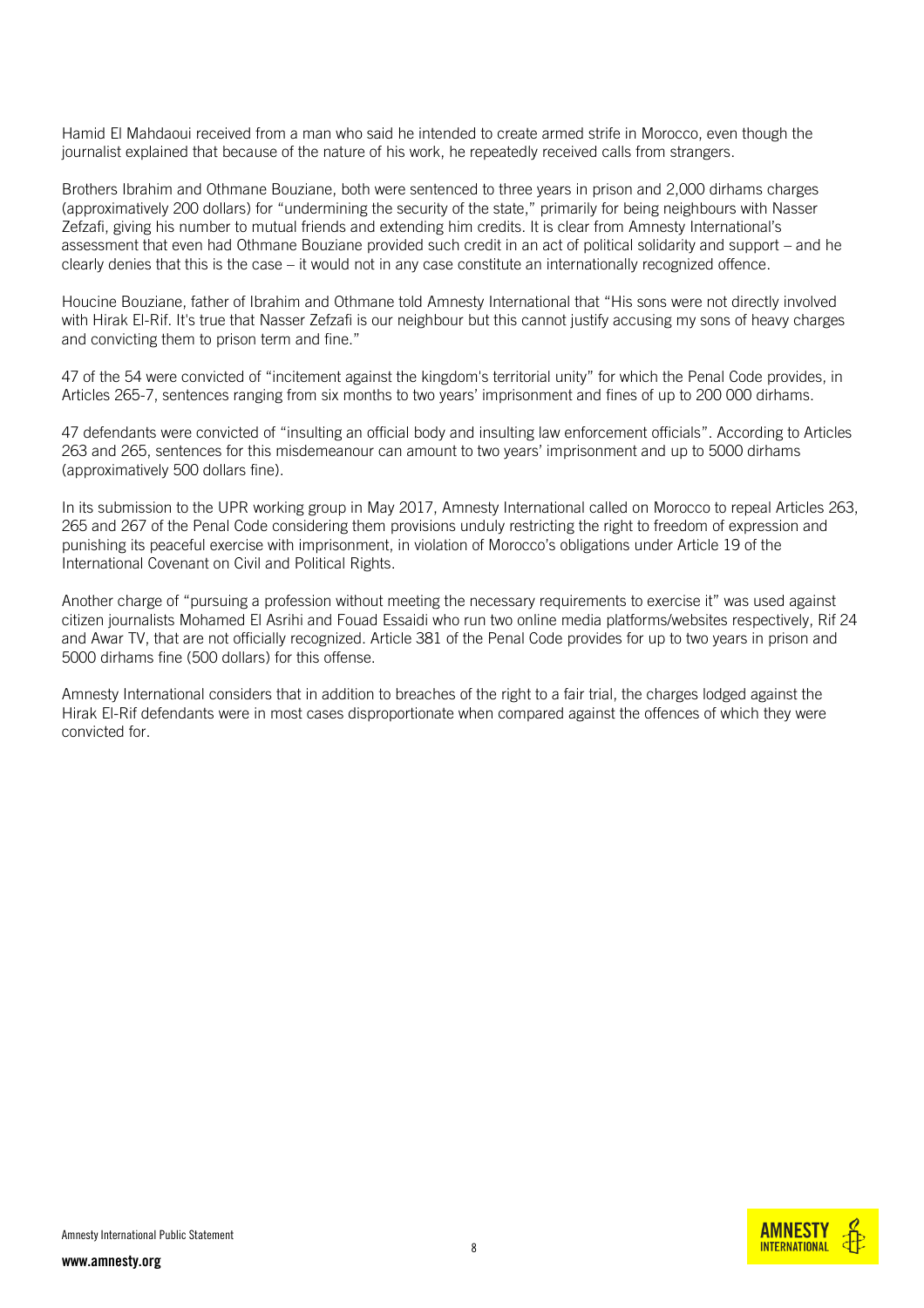## ANNEX: NAMES, CHARGES AND SENTENCES OF CASABLANCA DETAINEES

| # | Name                                  | Criminal offences the defendants were<br>charged with                                                                                                                                                                                                                                                                                                                                                                                                                                                                                                                                                                                                                                                                                                                                                                                                                                                                                                                                                                                                                                                                                                                                                                                                                                                                                                                                                                                                                                                                       | Legal basis                                                                                                                                                                                     | <b>Sentences</b> | Criminal<br>record |
|---|---------------------------------------|-----------------------------------------------------------------------------------------------------------------------------------------------------------------------------------------------------------------------------------------------------------------------------------------------------------------------------------------------------------------------------------------------------------------------------------------------------------------------------------------------------------------------------------------------------------------------------------------------------------------------------------------------------------------------------------------------------------------------------------------------------------------------------------------------------------------------------------------------------------------------------------------------------------------------------------------------------------------------------------------------------------------------------------------------------------------------------------------------------------------------------------------------------------------------------------------------------------------------------------------------------------------------------------------------------------------------------------------------------------------------------------------------------------------------------------------------------------------------------------------------------------------------------|-------------------------------------------------------------------------------------------------------------------------------------------------------------------------------------------------|------------------|--------------------|
| 1 | Nasser<br>Zefzafi (born<br>4.11.1979) | Two felonies:<br>1. Felony of undermining the internal security<br>of the state through incitement to commit<br>attacks for the purpose of causing devastation,<br>killing and pillage in more than one region<br>2. Felony of conspiracy to undermine the<br>internal security of the state followed by the<br>commission of an act<br>Seven misdemeanours:<br>1. Misdemeanour of undermining the internal<br>security of the state by receiving sums of<br>money allocated to manage and finance<br>activities and propaganda that undermine the<br>unity and sovereignty of the Kingdom of<br>Morocco and undermine the loyalty of citizens<br>to the Moroccan state and establishments of<br>the Moroccan people<br>2. Misdemeanour of participating in organising<br>demonstrations on public roads, holding<br>public gatherings without prior permission and<br>participation in armed gatherings<br>3. Misdemeanour of incitement of violence<br>against law enforcement officials as they<br>perform their duties resulting in bloodshed<br>4. Misdemeanour of insulting an official body<br>and insulting law enforcement officials as they<br>perform their duties and taking part in this<br>5. Misdemeanour of open incitement against<br>the territorial integrity of Morocco and taking<br>part in this<br>6. Misdemeanour of deliberately delaying<br>prayer and deliberately causing disorder<br>resulting in a breach of the peace and dignity<br>7. Misdemeanour of participating in armed<br>insurgency | Articles of the<br>Criminal Code:<br>201, 129,<br>201(2), 206,<br>267, 263, 265,<br>267, 276(5),<br>221, 300, 301,<br>304 and 302<br>Public<br>Gatherings Law<br>1958: Articles<br>9, 14 and 20 | 20 years         | None               |

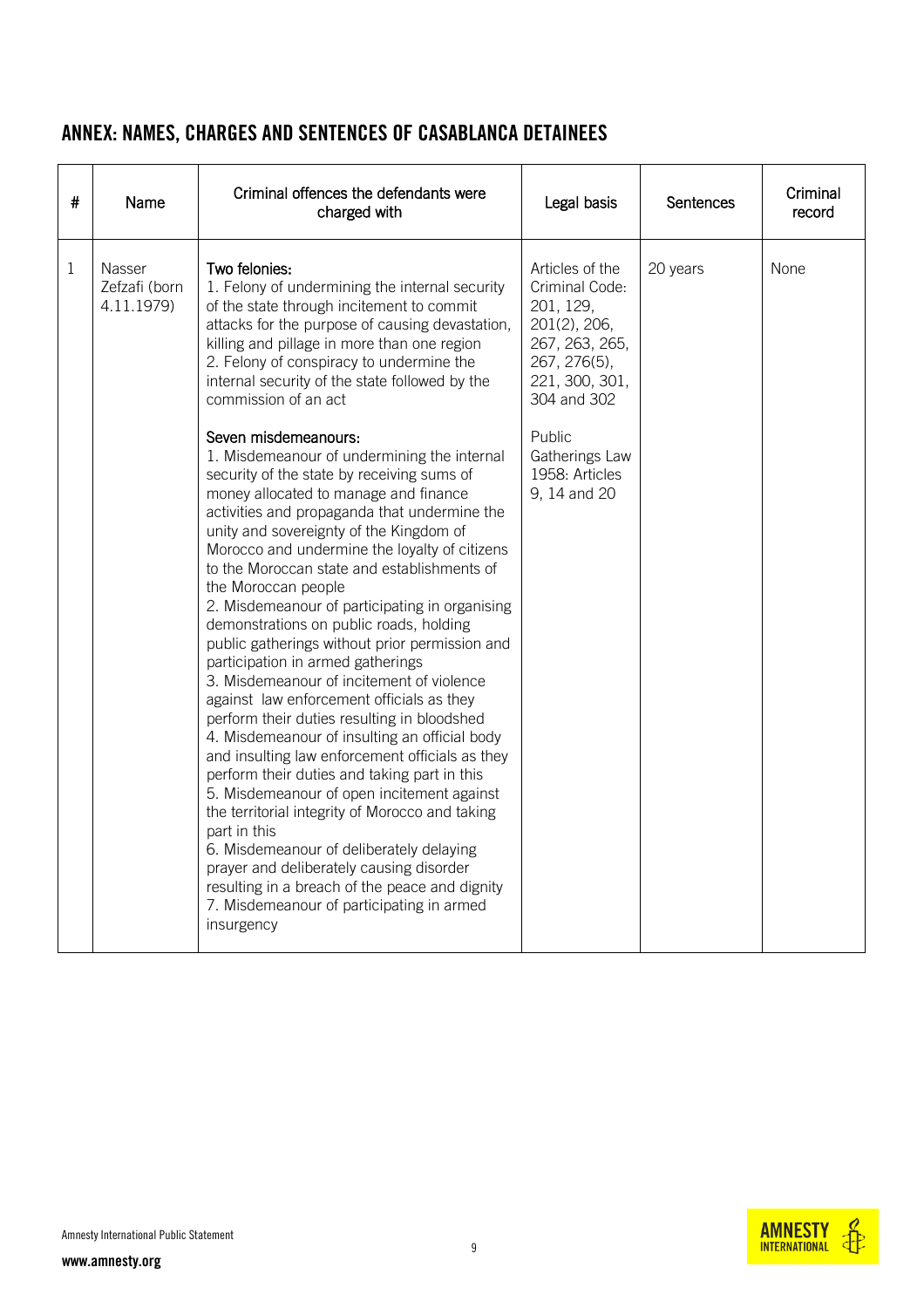| $\mathbf{2}$ | Nabil<br>Hamjike<br>(born<br>31.12.1984) | Felony:<br>1. Felony of participation in conspiracy to<br>undermine the internal security of the state<br>Five misdemeanours:<br>1. Misdemeanour of undermining the internal<br>security of the state by receiving sums of<br>money allocated to manage and finance<br>activities and propaganda that undermine the<br>unity and sovereignty of the Kingdom of<br>Morocco and undermine the loyalty of citizens<br>to the Moroccan state and establishments of<br>the Moroccan people<br>2. Misdemeanour of organising unauthorised<br>demonstrations and holding public meetings<br>without permission<br>3. Misdemeanour of open incitement against<br>the territorial integrity of Morocco and taking<br>part in this<br>4. Misdemeanour of deliberate harm and<br>threats<br>5. Misdemeanour of insulting an official body<br>and insulting law enforcement officials as they<br>perform their duties and taking part in this | Articles of the<br>Criminal Code:<br>$201(2)$ , $206$ ,<br>129, 267(5),<br>400, 429, 263,<br>265 and 267<br>Public<br>Gatherings Law<br>1958: Articles<br>9, 11 and 14 | 20 years | None |
|--------------|------------------------------------------|-----------------------------------------------------------------------------------------------------------------------------------------------------------------------------------------------------------------------------------------------------------------------------------------------------------------------------------------------------------------------------------------------------------------------------------------------------------------------------------------------------------------------------------------------------------------------------------------------------------------------------------------------------------------------------------------------------------------------------------------------------------------------------------------------------------------------------------------------------------------------------------------------------------------------------------|------------------------------------------------------------------------------------------------------------------------------------------------------------------------|----------|------|
| З            | Ouassim El<br>Boussettati<br>(born 1993) | Three felonies:<br>1. Felony of participation in undermining the<br>internal security of the state through an attack<br>for the purpose of causing devastation and<br>killing in more than one region<br>2. Felony of participation in conspiracy to<br>undermine the internal security of the state<br>3. Felony of attempted murder<br>Three misdemeanours:<br>1. Misdemeanour of insulting an official body<br>and insulting law enforcement officials as they<br>perform their duties and using violence against<br>them resulting in injury.<br>2. Misdemeanour of open incitement against<br>the territorial integrity of Morocco<br>3. Misdemeanour of organising<br>demonstrations on public roads and holding<br>public meetings without prior permission                                                                                                                                                                | Articles of the<br>Criminal Code:<br>201, 201(2),<br>114, 392, 263,<br>265, 267 and<br>267(5)<br>Public<br>Gatherings Law<br>1958: Articles<br>9 and 14                | 20 years | None |
| 4            | Samir Ighidh<br>(born 1987)              | Four misdemeanours:<br>1. Misdemeanour of undermining the internal<br>security of the state by receiving sums of<br>money allocated to manage and finance<br>activities and propaganda that undermine the<br>unity and sovereignty of the Kingdom of<br>Morocco and undermine the loyalty of citizens<br>to the Moroccan state and establishments of                                                                                                                                                                                                                                                                                                                                                                                                                                                                                                                                                                              | Articles of the<br>Criminal Code:<br>206, 129,<br>$267(5)$ and<br>297<br>Public<br>Gatherings Law                                                                      | 20 years | None |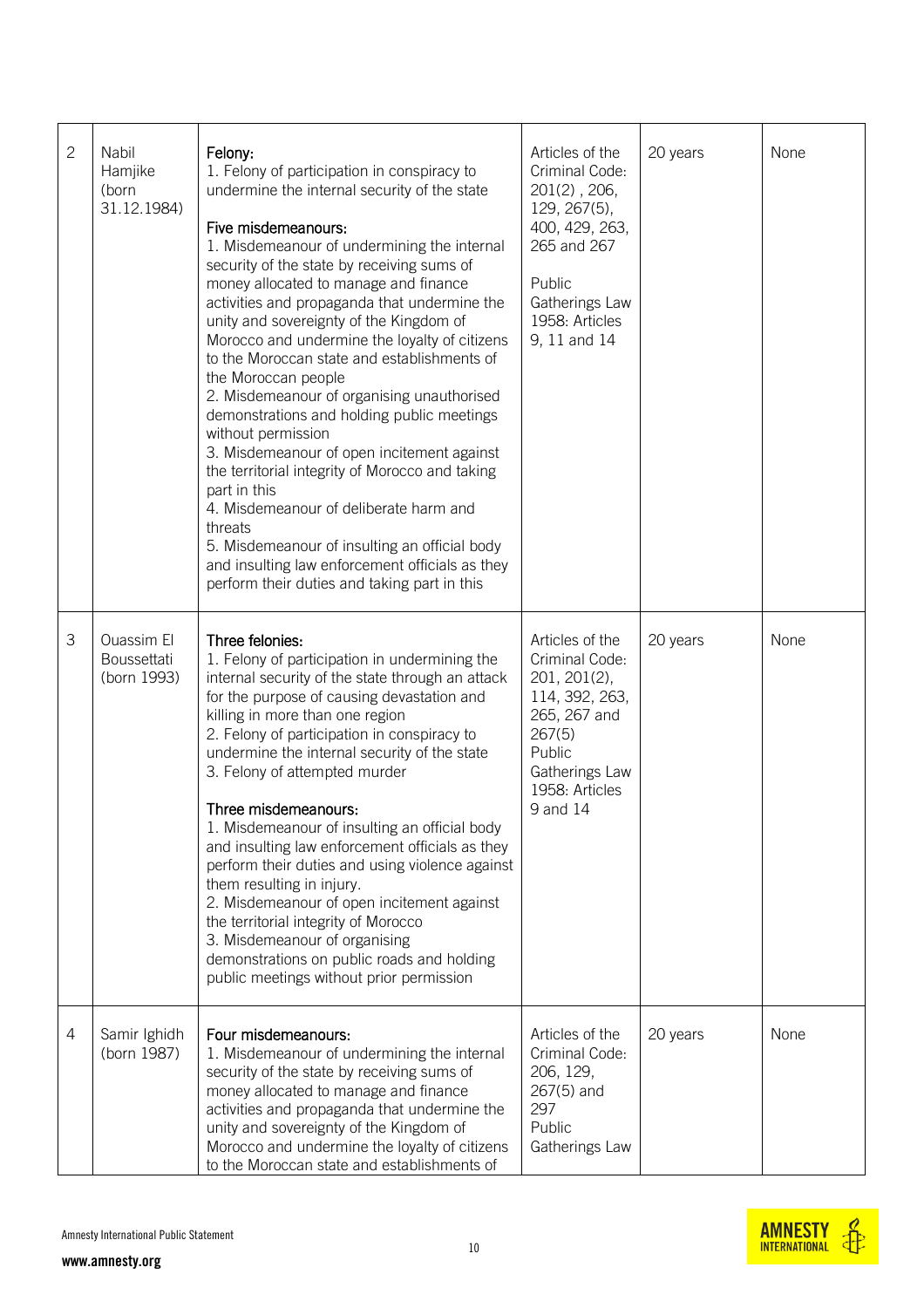|   |                                       | the Moroccan people<br>2. Misdemeanour of organising<br>demonstrations on public roads and holding<br>public meetings without prior permission<br>3. Misdemeanour of open incitement against<br>the territorial integrity of Morocco<br>4. Misdemeanour of assisting an offender to<br>evade detention                                                                                                                                                                                                                                                                                                                                                                                                                                                                                                                                                                                                                                                                                                                                                                                                                      | 1958: Articles<br>9 and 14                                                                                                                                                     |                                                                                                                                                                                                                                           |      |
|---|---------------------------------------|-----------------------------------------------------------------------------------------------------------------------------------------------------------------------------------------------------------------------------------------------------------------------------------------------------------------------------------------------------------------------------------------------------------------------------------------------------------------------------------------------------------------------------------------------------------------------------------------------------------------------------------------------------------------------------------------------------------------------------------------------------------------------------------------------------------------------------------------------------------------------------------------------------------------------------------------------------------------------------------------------------------------------------------------------------------------------------------------------------------------------------|--------------------------------------------------------------------------------------------------------------------------------------------------------------------------------|-------------------------------------------------------------------------------------------------------------------------------------------------------------------------------------------------------------------------------------------|------|
| 5 | Mohamed<br>Haki (born<br>1986)        | Felony:<br>1. Felony of participation in undermining the<br>internal security of the state through<br>incitement to commit attacks for the purpose<br>of causing devastation and killing in more than<br>one region<br>6 misdemeanours:<br>1. Misdemeanour of undermining the internal<br>security of the state by receiving sums of<br>money allocated to manage and finance<br>activities and propaganda that undermine the<br>unity and sovereignty of the Kingdom of<br>Morocco and undermine the loyalty of citizens<br>to the Moroccan state and establishments of<br>the Moroccan people<br>2. Misdemeanour of organising<br>demonstrations on public roads and holding<br>public meetings without prior permission<br>3. Misdemeanour of insulting an official body<br>and insulting law enforcement officials as they<br>perform their duties and using violence against<br>them resulting in injury<br>4. Misdemeanour of participating in armed<br>insurgency<br>5. Misdemeanour of aiding an offender to flee<br>and hide<br>6. Misdemeanour of open incitement against<br>the territorial integrity of Morocco | Articles of the<br>Criminal Code:<br>201(1), 129,<br>206, 128, 263,<br>267, 300, 301,<br>304, 297 and<br>267(5)<br>Public<br>Gatherings Law<br>1958: Articles<br>9 and 14      | 15 years                                                                                                                                                                                                                                  | None |
| 6 | Zakaria<br>Adhahchoure<br>(Born 1991) | Three felonies:<br>1. Felony of participation in undermining the<br>internal security of the state through an attack<br>for the purpose of causing devastation and<br>killing<br>2. Felony of deliberately starting a fire in an<br>unoccupied vehicle and in an inhabited<br>building<br>3. Felony of obstructing the passage of<br>vehicles on the public road (fire engine and<br>ambulance) with the purpose of delaying them<br>Four misdemeanours:<br>1. Misdemeanour of organising<br>demonstrations on public roads and holding                                                                                                                                                                                                                                                                                                                                                                                                                                                                                                                                                                                     | Articles of the<br>Criminal Code:<br>201, 129, 581,<br>580, 591, 263,<br>267, 300, 301,<br>304, 302, 128<br>and 303a<br>Public<br>Gatherings Law<br>1958: Articles<br>9 and 14 | 15 years after<br>the charges<br>were amended<br>and the<br>misdemeanours<br>and the two<br>felonies of<br>undermining<br>the internal<br>security of the<br>state and<br>obstructing the<br>passage of<br>vehicles on<br>the public road | None |

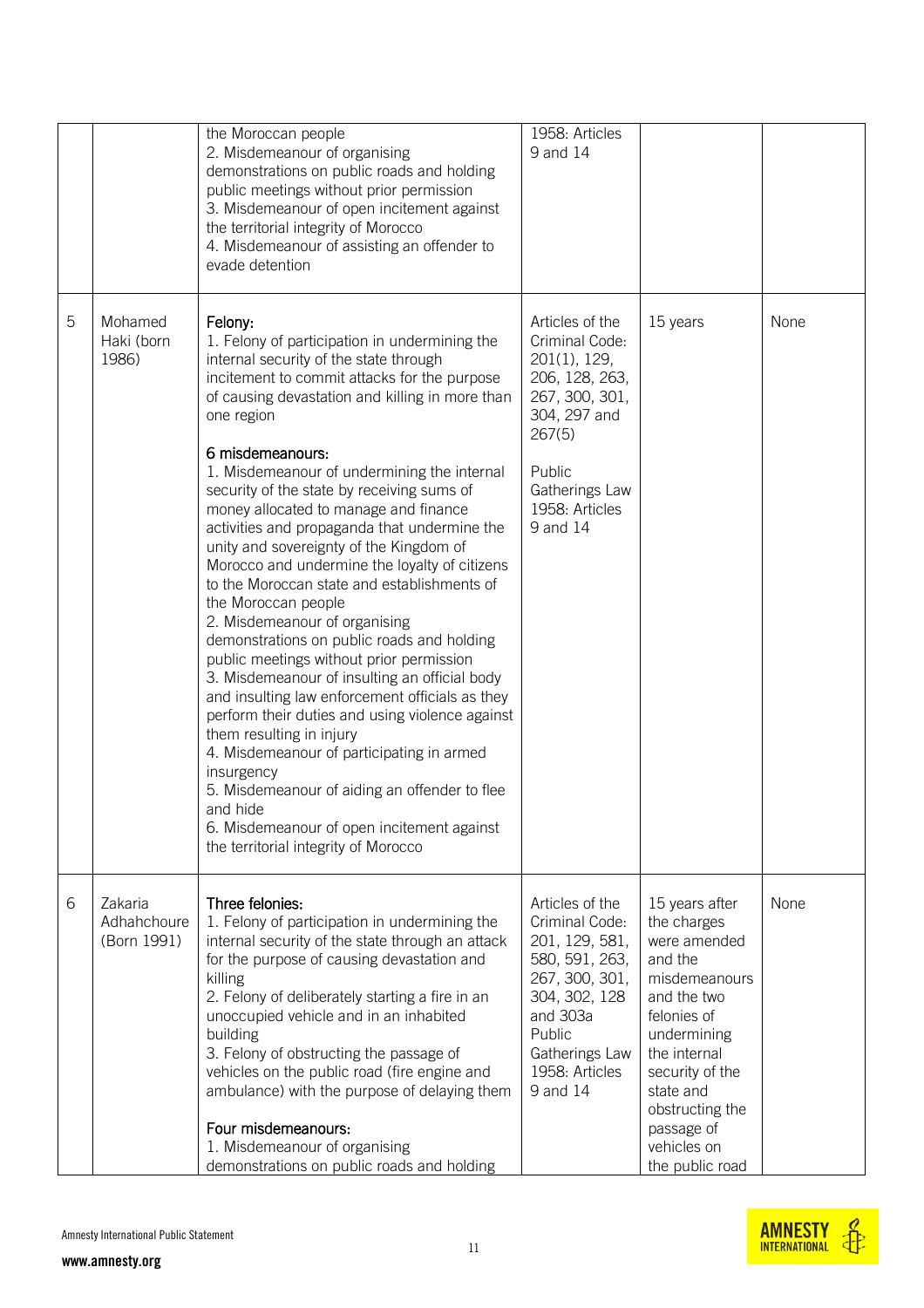|   |                                      | public meetings without prior permission<br>2. Misdemeanour of insulting an official body<br>and insulting law enforcement officials as they<br>perform their duties and using violence against<br>them resulting in injury<br>3. Misdemeanour of participating in armed<br>insurgency<br>4. Misdemeanour of bearing arms in<br>circumstances that constitute a threat to<br>public safety and the security of people                                                                                                                                                                                                                                                                                                                                                                                                                                                                                        |                                                                                                                                                                                          | were<br>maintained.                                                                                                                                                                                                                                              |                                                                                                                                    |
|---|--------------------------------------|--------------------------------------------------------------------------------------------------------------------------------------------------------------------------------------------------------------------------------------------------------------------------------------------------------------------------------------------------------------------------------------------------------------------------------------------------------------------------------------------------------------------------------------------------------------------------------------------------------------------------------------------------------------------------------------------------------------------------------------------------------------------------------------------------------------------------------------------------------------------------------------------------------------|------------------------------------------------------------------------------------------------------------------------------------------------------------------------------------------|------------------------------------------------------------------------------------------------------------------------------------------------------------------------------------------------------------------------------------------------------------------|------------------------------------------------------------------------------------------------------------------------------------|
| 7 | Mohamed<br>Bouhnouche<br>(born 1997) | Three felonies:<br>1. Felony of participation in undermining the<br>internal security of the state through an attack<br>for the purpose of causing devastation and<br>killing<br>2. Felony of deliberately starting a fire in an<br>unoccupied vehicle and in an inhabited<br>building<br>3. Felony of obstructing the passage of<br>vehicles on the public road (fire engine and<br>ambulance) to delay their passage<br>Four misdemeanours:<br>1. Misdemeanour of organising<br>demonstrations on public roads and holding<br>public meetings without prior permission<br>2. Misdemeanour of insulting an official body<br>and insulting law enforcement officials as they<br>perform their duties and using violence against<br>them resulting in injury<br>3. Misdemeanour of participating in armed<br>insurgency<br>4. Misdemeanour of open incitement against<br>the territorial integrity of Morocco | Articles of the<br>Criminal Code:<br>201, 129, 581,<br>580, 591, 263,<br>265, 267, 300,<br>301, 304, 302,<br>128 and<br>267(5)<br>Public<br>Gatherings Law<br>1958: Articles<br>9 and 14 | 15 years after<br>the charges<br>were amended<br>and the<br>misdemeanours<br>and the two<br>felonies of<br>undermining<br>the internal<br>security of the<br>state and<br>obstructing the<br>passage of<br>vehicles on<br>the public road<br>were<br>maintained. | None                                                                                                                               |
| 8 | Mohamed<br>Jelloul (born<br>1971)    | Two felonies:<br>1. Felony of participation in undermining the<br>internal security of the state through an attack<br>for the purpose of causing devastation and<br>killing in more than one region<br>2. Offence of participation in conspiracy to<br>undermine the internal security of the state<br>Four misdemeanours:<br>1. Misdemeanour of undermining the internal<br>security of the state by receiving sums of<br>money allocated to manage and finance<br>activities and propaganda that undermine the<br>unity and sovereignty of the Kingdom of<br>Morocco and undermine the loyalty of citizens<br>to the Moroccan state and establishments of<br>the Moroccan people                                                                                                                                                                                                                           | Articles of the<br>Criminal Code:<br>129, 201,<br>201(2), 206,<br>263, 265, 128<br>and 267(5)<br>Public<br>Gatherings Law<br>1958: Articles<br>9 and 14                                  | 10-year<br>sentence after<br>the charges<br>were amended<br>and all the<br>misdemeanours<br>and one felony,<br>relating to<br>conspiracy to<br>undermine the<br>internal security<br>of the state,<br>were<br>maintained.                                        | He was<br>sentenced to<br>5 years in<br>prison for<br>inciting<br>rebellion,<br>assembly<br>and violence<br>against the<br>police. |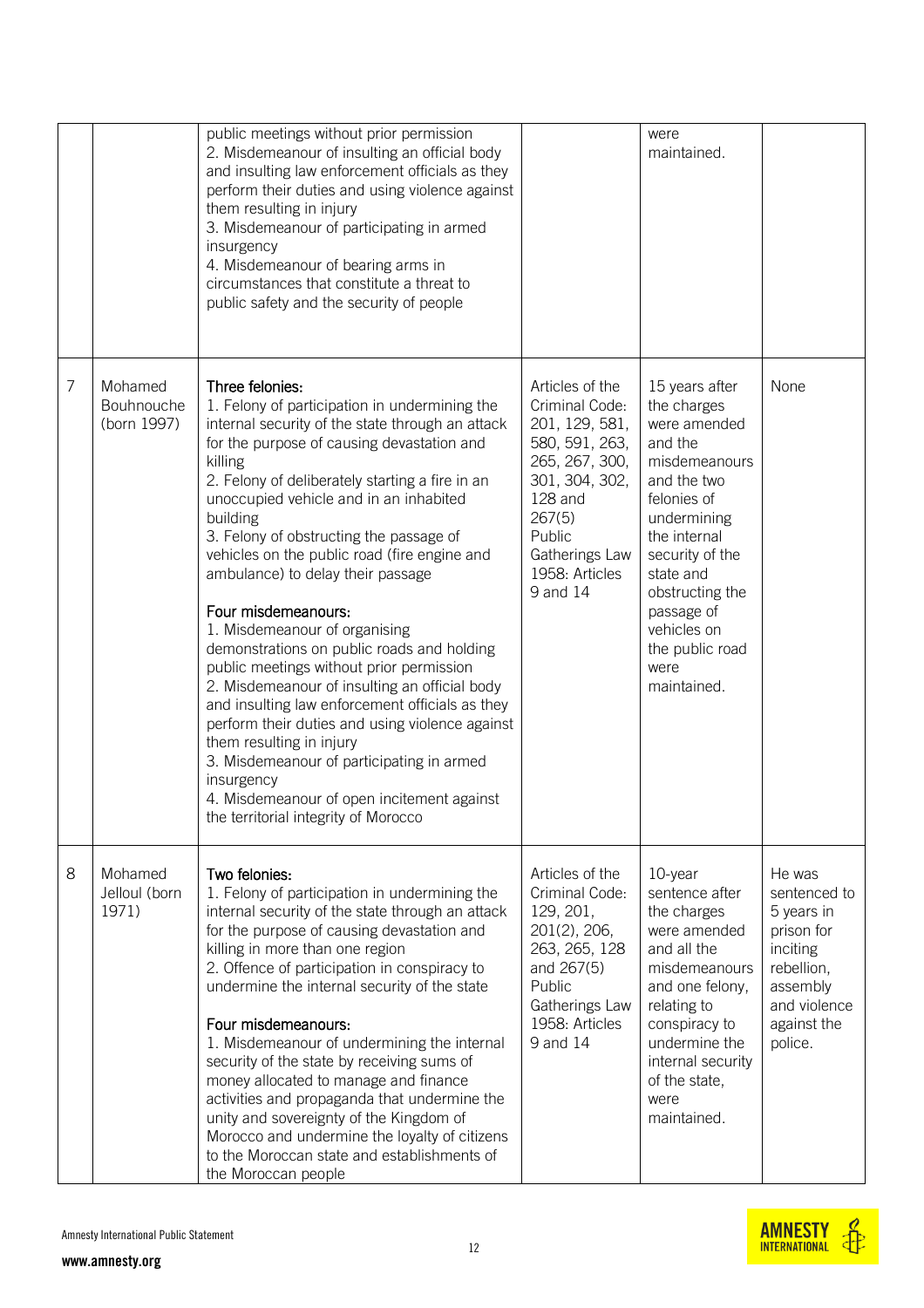|    |                                  | 2. Misdemeanour of organising<br>demonstrations on public roads and holding<br>public meetings without prior permission<br>3. Misdemeanour of insulting an official body<br>and insulting law enforcement officials as they<br>perform their duties<br>4. Misdemeanour of open incitement against<br>the territorial integrity of Morocco in public<br>meeting places                                                                                                                                                                                                                                                                                                                                                                                  |                                                                                                                                                                         |                                                                                                                                                                                                                                                                                             |      |
|----|----------------------------------|--------------------------------------------------------------------------------------------------------------------------------------------------------------------------------------------------------------------------------------------------------------------------------------------------------------------------------------------------------------------------------------------------------------------------------------------------------------------------------------------------------------------------------------------------------------------------------------------------------------------------------------------------------------------------------------------------------------------------------------------------------|-------------------------------------------------------------------------------------------------------------------------------------------------------------------------|---------------------------------------------------------------------------------------------------------------------------------------------------------------------------------------------------------------------------------------------------------------------------------------------|------|
| 9  | Karim<br>Amghare<br>(born 1984)  | Felony:<br>1. Starting fire in inhabited buildings and<br>unoccupied vehicles<br>Four misdemeanours:<br>1. Misdemeanour of undermining the internal<br>security of the state by receiving sums of<br>money allocated to manage and finance<br>activities and propaganda that undermine the<br>unity and sovereignty of the Kingdom of<br>Morocco and undermine the loyalty of citizens<br>to the Moroccan state and establishments of<br>the Moroccan people<br>2. Misdemeanour of starting a fire in a vehicle<br>and in a building<br>3. Misdemeanour of insulting an official body<br>and insulting law enforcement officials as they<br>perform their duties<br>4. Misdemeanour of open incitement against<br>the territorial integrity of Morocco | Articles of the<br>Criminal Code:<br>206, 580, 581,<br>129, 263, 265<br>and 267(5)                                                                                      | 10-year<br>sentence after<br>amendment of<br>charges and<br>maintenance of<br>all the<br>misdemeanours<br>and one felony<br>relating to<br>starting the fire.                                                                                                                               | None |
| 10 | Salah<br>Lachkham<br>(Born 1991) | Two felonies:<br>1. Felony of intentionally making threats and<br>acts of violence against those on board an<br>aeroplane as it flew with the intention of<br>undermining its security<br>2. Felony of undermining the internal security<br>of the state by urging residents to carry out<br>acts of vandalism in towns and districts<br>Five misdemeanours:<br>1. Misdemeanour of insulting an official body<br>and insulting law enforcement officials as they<br>perform their duties<br>2. Misdemeanour of threatening to attack<br>people and property<br>3. Misdemeanour of inciting insurgency<br>4. Misdemeanour of organising<br>demonstrations on public roads and holding<br>public meetings without prior permission                       | Articles of the<br>Criminal Code:<br>607a, 129,<br>201, 263, 265,<br>429, 300, 301,<br>302, 304 and<br>267(5)<br>Public<br>Gatherings Law<br>1958: Articles<br>9 and 14 | 10-year<br>sentence after<br>amendment of<br>charges and<br>maintenance of<br>all the<br>misdemeanours<br>and a felony of<br>violent acts,<br>and considering<br>the rest of acts<br>attributed to<br>him as<br>participation to<br>undermining<br>the internal<br>security of the<br>state | None |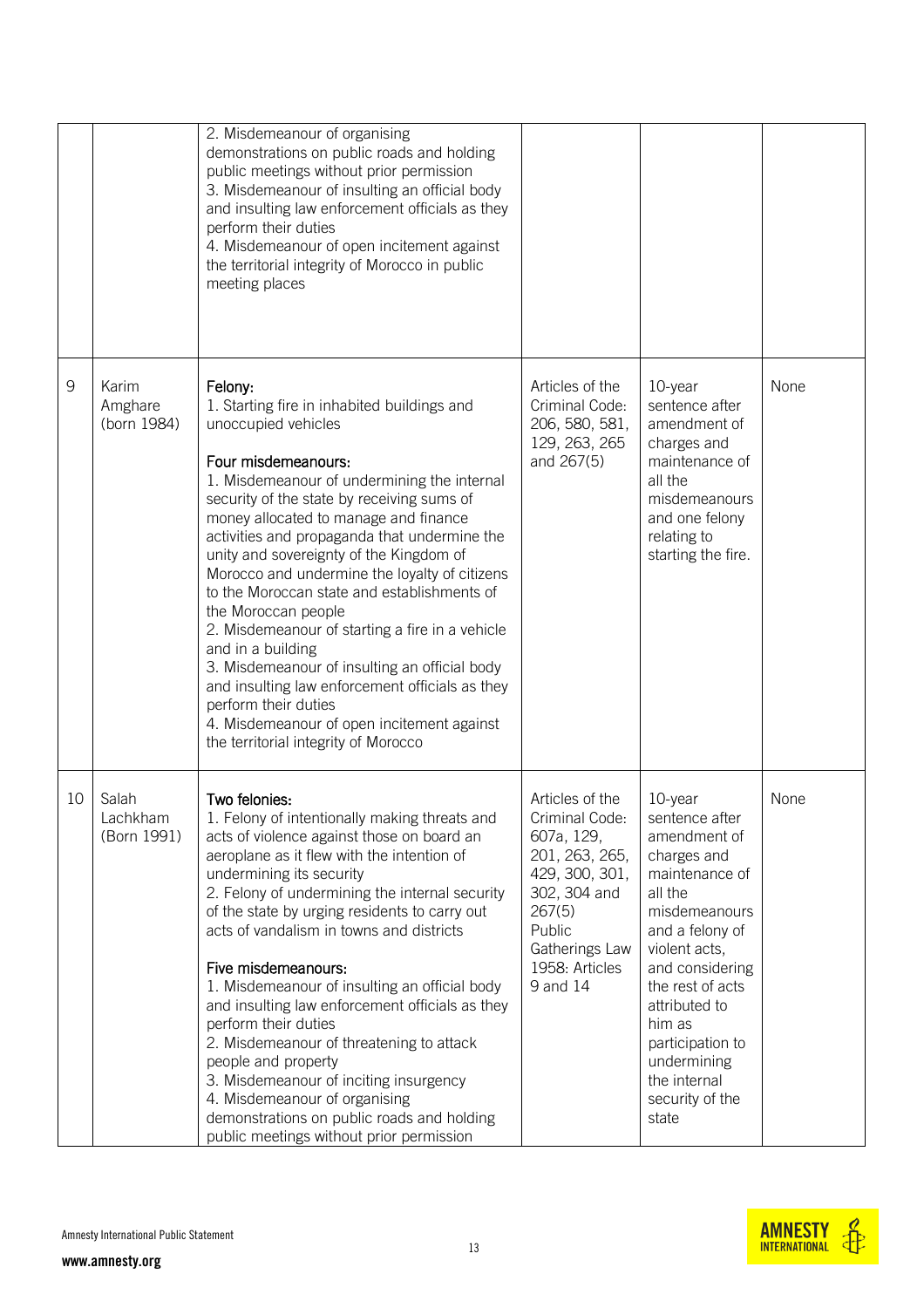|    |                                         | 5. Misdemeanour of open incitement against<br>the territorial integrity of Morocco                                                                                                                                                                                                                                                                                                                                                                                                                                                                                                                                                                                                                                                                                                                                                                                                                                                                                                                                                                                                            |                                                                                                                                                                                                     |                                                                                                                                                                                                                                                                           |      |
|----|-----------------------------------------|-----------------------------------------------------------------------------------------------------------------------------------------------------------------------------------------------------------------------------------------------------------------------------------------------------------------------------------------------------------------------------------------------------------------------------------------------------------------------------------------------------------------------------------------------------------------------------------------------------------------------------------------------------------------------------------------------------------------------------------------------------------------------------------------------------------------------------------------------------------------------------------------------------------------------------------------------------------------------------------------------------------------------------------------------------------------------------------------------|-----------------------------------------------------------------------------------------------------------------------------------------------------------------------------------------------------|---------------------------------------------------------------------------------------------------------------------------------------------------------------------------------------------------------------------------------------------------------------------------|------|
| 11 | Omar<br><b>Bouhrasse</b><br>(born 1995) | Three felonies:<br>1. Felony of participation in undermining the<br>internal security of the state through an attack<br>for the purpose of causing devastation and<br>killing<br>2. Felony of attempted murder<br>3. Felony of vandalising moveable property in<br>gangs using force<br>Six misdemeanours:<br>1. Misdemeanour of open incitement against<br>the territorial integrity of Morocco<br>2. Misdemeanour of organising unauthorised<br>demonstrations, holding public meetings<br>without permission and armed gatherings<br>3. Misdemeanour of insulting an official body<br>and insulting law enforcement officials as they<br>perform their duties with words and signals<br>and the use of violence against them which<br>resulted in injury, armed insurgency and<br>armed gathering<br>4. Misdemeanour of breaking and destroying<br>items earmarked for the public benefit<br>5. Misdemeanour of deliberately delaying the<br>start of prayers<br>6. Misdemeanour of informing the public<br>authorities of the occurrence of a crime<br>knowing that it did not take place | Articles of the<br>Criminal Code:<br>128, 201, 114,<br>392, 276(5),<br>594, 263, 265,<br>267, 300, 302,<br>304, 221 and<br>264<br>Public<br>Gatherings Law<br>1958: Articles<br>9, 11, 14 and<br>20 | 10-year<br>sentence after<br>amendment of<br>charges and<br>acquittal of the<br>felony of<br>attempted<br>murder and the<br>maintenance of<br>all of the<br>misdemeanours<br>and a single<br>felony related to<br>undermining<br>the internal<br>security of the<br>state | None |
| 12 | Achraf El<br>Yakhloufi<br>(born 1987)   | Two felonies:<br>1. Felony of participation in undermining the<br>internal security of the state through an attack<br>for the purpose of causing devastation and<br>killing in more than one region.<br>2. Offence of participation in conspiracy to<br>undermine the internal security of the state<br>Four misdemeanours:<br>1. Misdemeanour of undermining the internal<br>security of the state by receiving sums of<br>money allocated to manage and finance<br>activities and propaganda that undermine the                                                                                                                                                                                                                                                                                                                                                                                                                                                                                                                                                                             | Articles of the<br>Criminal Code:<br>129, 201,<br>$201(2)$ , $206$ ,<br>267(5), 263,<br>265 and 128<br>Public<br>Gatherings Law<br>1958: Articles<br>9 and 14                                       | 10-year<br>sentence after<br>the charges<br>were amended<br>and all the<br>misdemeanours<br>and one felony,<br>relating to<br>conspiracy to<br>undermine the<br>internal security<br>of the state,                                                                        | None |

14

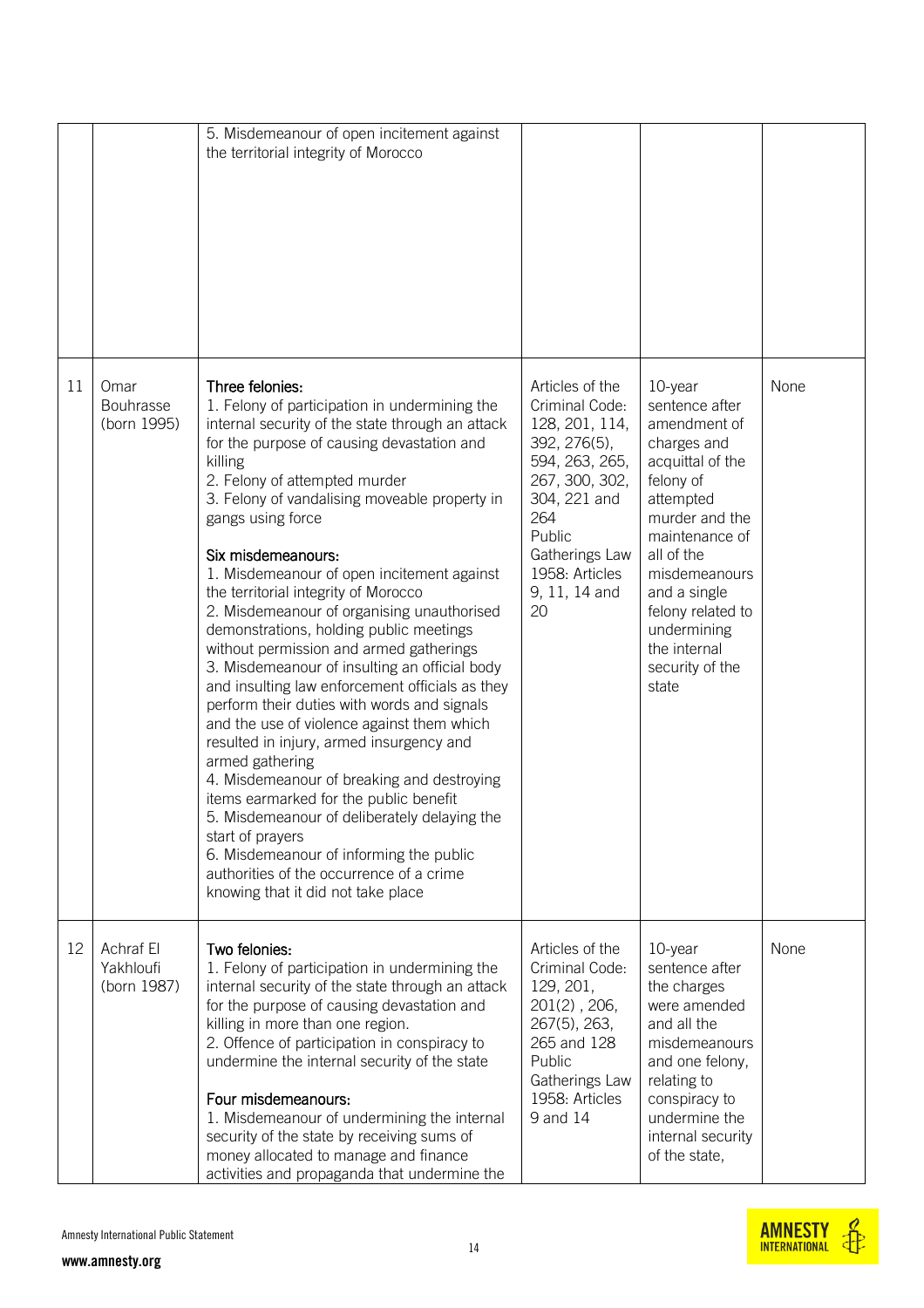|    |                                     | unity and sovereignty of the Kingdom of<br>Morocco and undermine the loyalty of citizens<br>to the Moroccan state and establishments of<br>the Moroccan people<br>2. Misdemeanour of organising<br>demonstrations on public roads and holding<br>public meetings without prior permission<br>3. Misdemeanour of insulting an official body<br>and insulting law enforcement officials as they<br>perform their duties<br>4. Misdemeanour of open incitement against<br>the territorial integrity of Morocco                                                                                                                                                                                                                                                                                                                                     |                                                                                                                                                                             | were<br>maintained.                                                                                                                                                                                                       |      |
|----|-------------------------------------|-------------------------------------------------------------------------------------------------------------------------------------------------------------------------------------------------------------------------------------------------------------------------------------------------------------------------------------------------------------------------------------------------------------------------------------------------------------------------------------------------------------------------------------------------------------------------------------------------------------------------------------------------------------------------------------------------------------------------------------------------------------------------------------------------------------------------------------------------|-----------------------------------------------------------------------------------------------------------------------------------------------------------------------------|---------------------------------------------------------------------------------------------------------------------------------------------------------------------------------------------------------------------------|------|
| 13 | <b>Billal Ahbadh</b><br>(born 1998) | Three felonies:<br>1. Felony of participation in undermining the<br>internal security of the state through an attack<br>for the purpose of causing devastation and<br>killing as part of plotting a conspiracy<br>2. Felony of obstructing the passage of<br>vehicles on the public road (fire engine and<br>ambulance) to delay their passage<br>Three misdemeanours:<br>1. Misdemeanour of insulting an official body<br>and insulting law enforcement officials as they<br>perform their duties and the use of violence<br>against them as they performed their duties<br>which resulted in injury, and armed<br>insurgency<br>2. Misdemeanour of organising<br>demonstrations on public roads and holding<br>public meetings without prior permission<br>3. Misdemeanour of open incitement against<br>the territorial integrity of Morocco | Articles of the<br>Criminal Code:<br>128, 201, 129,<br>591, 263, 265,<br>267, 300, 301,<br>302, 304 and<br>267(5)<br>Public<br>Gatherings Law<br>1958: Articles<br>9 and 14 | 10-year<br>sentence after<br>the charges<br>were amended<br>and all the<br>misdemeanours<br>and one felony,<br>relating to<br>conspiracy to<br>undermine the<br>internal security<br>of the state,<br>were<br>maintained. | None |
| 14 | Jamel<br>Bouhdou<br>(born 1975)     | Felony:<br>1. Participation in the felony of undermining<br>the internal security of the state by incitement<br>of attacks for the purpose of causing<br>devastation and killing in more than one<br>region and participation in plotting a<br>conspiracy to undermine the internal security<br>of the state<br>Three misdemeanours:<br>1. Misdemeanour of undermining the internal<br>security of the state by receiving sums of<br>money allocated to manage and finance<br>activities and propaganda that undermine the<br>unity and sovereignty of the Kingdom of<br>Morocco and undermine the loyalty of citizens<br>to the Moroccan state and establishments of<br>the Moroccan people<br>2. Misdemeanour of insulting an official body                                                                                                   | Articles of the<br>Criminal Code:<br>129, 201, 206,<br>265 and<br>267(5)                                                                                                    | 10-year<br>sentence after<br>the charges<br>were amended<br>and all the<br>misdemeanours<br>and one felony,<br>relating to<br>undermining<br>the internal<br>security of the<br>state, were<br>maintained.                | None |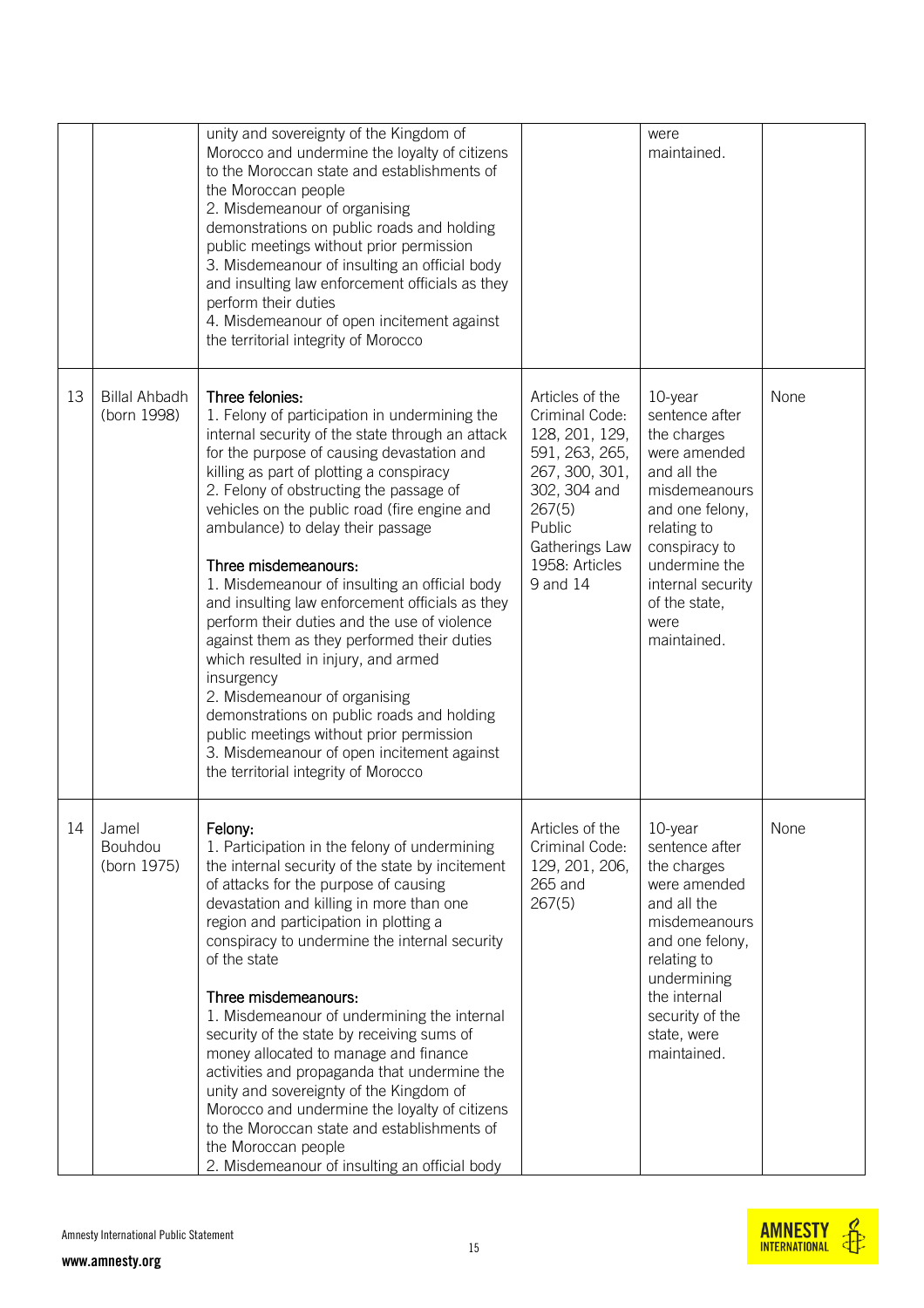|    |                                       | and insulting law enforcement officials as they<br>perform their duties<br>3. Misdemeanour of open incitement against<br>the territorial integrity of Morocco                                                                                                                                                                                                                                                                                                                                                                                                                                                                                                                                                            |                                                                                                                                            |                                                                                                                                          |                                                                                 |
|----|---------------------------------------|--------------------------------------------------------------------------------------------------------------------------------------------------------------------------------------------------------------------------------------------------------------------------------------------------------------------------------------------------------------------------------------------------------------------------------------------------------------------------------------------------------------------------------------------------------------------------------------------------------------------------------------------------------------------------------------------------------------------------|--------------------------------------------------------------------------------------------------------------------------------------------|------------------------------------------------------------------------------------------------------------------------------------------|---------------------------------------------------------------------------------|
| 15 | Mohamed El<br>Mejaoui<br>(born 1971)  | Felony:<br>1. Felony of conspiracy to undermine the<br>internal security of the state followed by the<br>commission of an act<br>Three misdemeanours:<br>1. Misdemeanour of insulting an official body<br>and insulting law enforcement officials as they<br>perform their duties<br>2. Misdemeanour of organising<br>demonstrations on public roads and holding<br>public meetings without prior permission<br>3. Misdemeanour of open incitement against<br>the territorial integrity of Morocco                                                                                                                                                                                                                       | Articles of the<br>Criminal Code:<br>129, 201(2),<br>263, 265, 128<br>and 267(5)<br>Public<br>Gatherings Law<br>1958: Articles<br>9 and 14 | 5-year sentence<br>and a fine of<br>MAD 2000<br>(around USD<br>200)                                                                      | None                                                                            |
| 16 | Chaker El<br>Makhroute<br>(born 1985) | Four misdemeanours:<br>1. Misdemeanour of undermining the internal<br>security of the state by receiving sums of<br>money allocated to manage and finance<br>activities and propaganda that undermine the<br>unity and sovereignty of the Kingdom of<br>Morocco and undermine the loyalty of citizens<br>to the Moroccan state and establishments of<br>the Moroccan people<br>2. Misdemeanour of organising<br>demonstrations on public roads and holding<br>public meetings without prior permission<br>3. Misdemeanour of open incitement against<br>the territorial integrity of Morocco<br>4. Misdemeanour of insulting an official body<br>and insulting law enforcement officials as they<br>perform their duties | Articles of the<br>Criminal Code:<br>206, 129, 128,<br>263, 265 and<br>267(5)<br>Public<br>Gatherings Law<br>1958: Articles<br>9 and 14    | 5-year sentence<br>and a fine of<br>MAD 2000<br>(around USD<br>200)                                                                      | None                                                                            |
| 17 | Rabie Lablak<br>(born 1987)           | Five misdemeanours:<br>1. Felony [sic] of an attack undermining the<br>internal security of the state by prompting a<br>group of residents to riot through incitement<br>2. Misdemeanour of insulting an official body<br>and insulting law enforcement officials as they<br>perform their duties<br>3. Misdemeanour of organising<br>demonstrations on public roads and holding                                                                                                                                                                                                                                                                                                                                         | Articles of the<br>Criminal Code:<br>129, 201, 263,<br>265, 267(5)<br>and 425<br>Public<br>Gatherings Law                                  | 5-year sentence<br>and a fine of<br>MAD 2000<br>(around USD<br>200) after the<br>charges were<br>amended and<br>all the<br>misdemeanours | Case<br>concerning<br>the<br>possession<br>and supply<br>of hard<br>drugs, 2012 |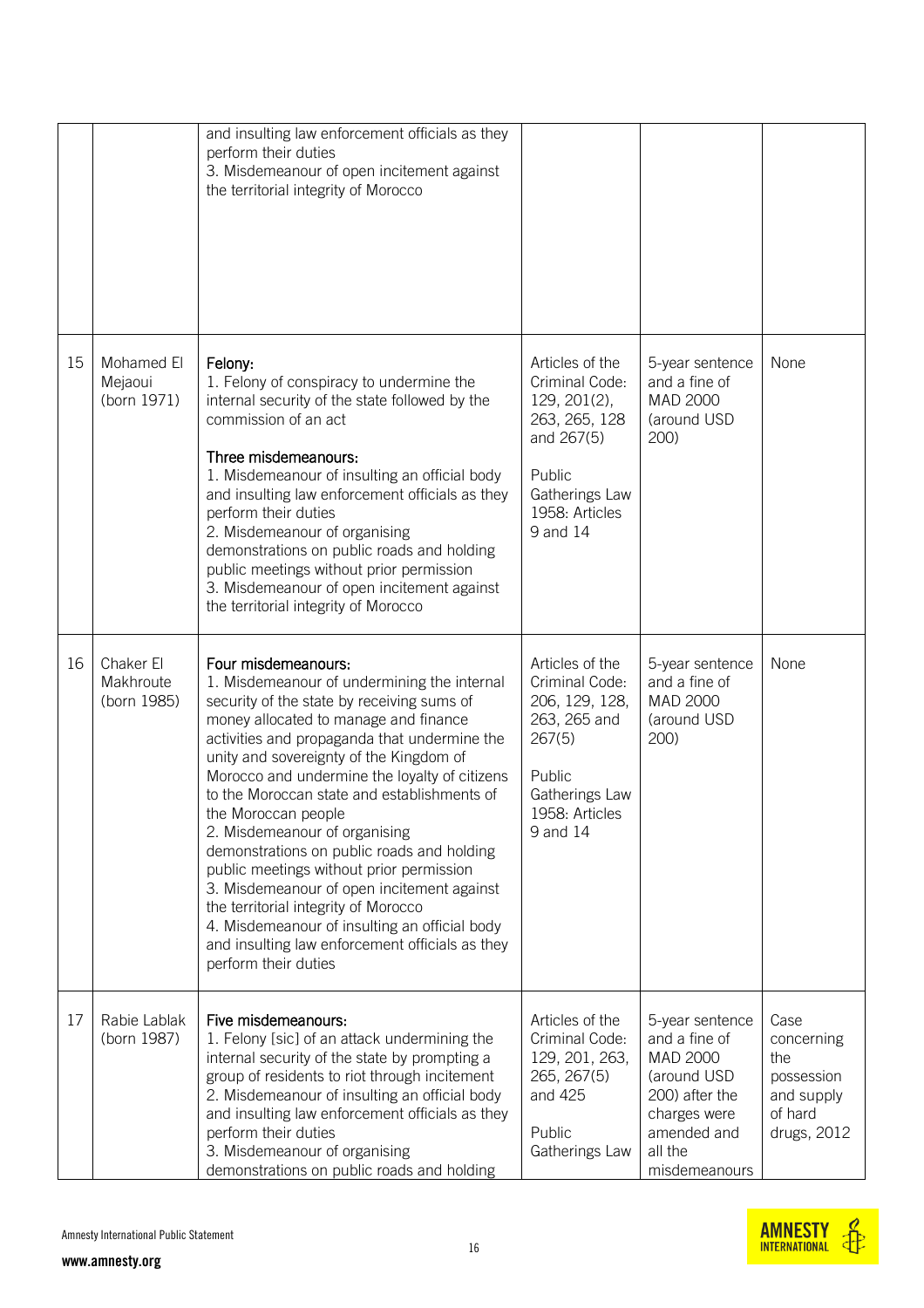|    |                                        | public meetings without prior permission<br>4. Misdemeanour of incitement against the<br>territorial integrity of Morocco<br>5. Misdemeanour of threatening to carry out a<br>felony against people and incitement of this                                                                                                                                                                                                                                                                                                                                                                                                                                                                                   | 1958: Articles<br>9 and 14                                                                                                   | and one felony,<br>relating to<br>undermining<br>the internal<br>security of the<br>state, were<br>maintained. |      |
|----|----------------------------------------|--------------------------------------------------------------------------------------------------------------------------------------------------------------------------------------------------------------------------------------------------------------------------------------------------------------------------------------------------------------------------------------------------------------------------------------------------------------------------------------------------------------------------------------------------------------------------------------------------------------------------------------------------------------------------------------------------------------|------------------------------------------------------------------------------------------------------------------------------|----------------------------------------------------------------------------------------------------------------|------|
| 18 | Ilyes El Hadji<br>(born 1989)          | Three misdemeanours:<br>1. Misdemeanour of undermining the internal<br>security of the state by receiving sums of<br>money allocated to manage and finance<br>activities and propaganda that undermine the<br>unity and sovereignty of the Kingdom of<br>Morocco and undermine the loyalty of citizens<br>to the Moroccan state and establishments of<br>the Moroccan people<br>2. Misdemeanour of organising<br>demonstrations on public roads and holding<br>public meetings without prior permission<br>3. Misdemeanour of open incitement against<br>the territorial integrity of Morocco                                                                                                                | Articles of the<br>Criminal Code:<br>129, 206 and<br>267(5)<br>Public<br>Gatherings Law<br>1958: Articles<br>9 and 14        | 5-year sentence<br>and a fine of<br>MAD 2000<br>(around USD<br>200)                                            | None |
| 19 | Souleimane<br>El Fahili<br>(born 1987) | Four misdemeanours:<br>1. Misdemeanour of organising<br>demonstrations on public roads and holding<br>public meetings without prior permission<br>2. Misdemeanour of insulting an official body<br>and insulting law enforcement officials as they<br>perform their duties<br>3. Misdemeanour of threatening to carry out a<br>felony against people<br>4. Misdemeanour of undermining the internal<br>security of the state by receiving sums of<br>money allocated to manage and finance<br>activities and propaganda that undermine the<br>unity and sovereignty of the Kingdom of<br>Morocco and undermine the loyalty of citizens<br>to the Moroccan state and establishments of<br>the Moroccan people | Articles of the<br>Criminal Code:<br>129, 263, 265,<br>425 and 206<br>Public<br>Gatherings Law<br>1958: Articles<br>9 and 14 | 5-year sentence<br>and a fine of<br>MAD 2000<br>(around USD<br>200)                                            | None |
| 20 | Mohamed El<br>Asrihi (born<br>1987)    | Five misdemeanours:<br>1. Misdemeanour of undermining the internal<br>security of the state by receiving sums of<br>money allocated to manage and finance<br>activities and propaganda that undermine the<br>unity and sovereignty of the Kingdom of<br>Morocco and undermine the loyalty of citizens<br>to the Moroccan state and establishments of<br>the Moroccan people<br>2. Misdemeanour of organising unauthorised                                                                                                                                                                                                                                                                                    | Articles of the<br>Criminal Code:<br>206, 129,<br>267(5), 263,<br>265, 267 and<br>381<br>Public<br>Gatherings Law            | 5-year sentence<br>and a fine of<br>MAD 2000<br>(around USD<br>200)                                            | None |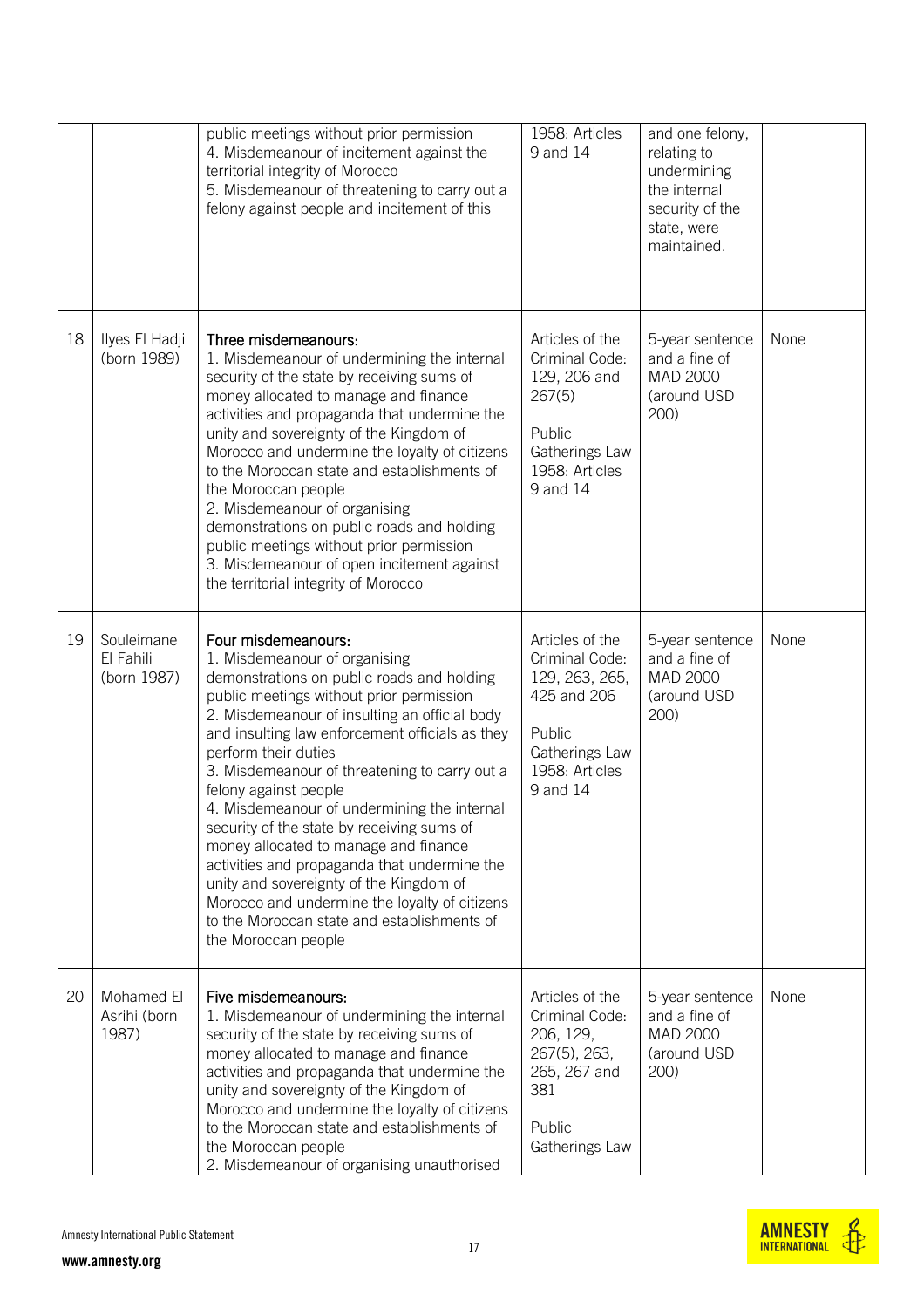|    |                                        | demonstrations and holding public meetings<br>without permission<br>3. Misdemeanour of open incitement against<br>the territorial integrity of Morocco and taking<br>part in this<br>4. Misdemeanour of insulting an official body<br>and insulting law enforcement officials as they<br>perform their duties<br>5. Misdemeanour of claiming a title relating to<br>a profession governed by the law (Law no.<br>13.88 on the Press and Publishing and Law<br>no. 13.89 on the Rules of Procedure for<br>Professional Journalists) without meetings the<br>necessary terms to bear this title                                                                                                                                                                                           | 1958: Articles<br>9, 11 and 14                                                                                                                         |                                                                     |                                                                                                                                                                                       |
|----|----------------------------------------|-----------------------------------------------------------------------------------------------------------------------------------------------------------------------------------------------------------------------------------------------------------------------------------------------------------------------------------------------------------------------------------------------------------------------------------------------------------------------------------------------------------------------------------------------------------------------------------------------------------------------------------------------------------------------------------------------------------------------------------------------------------------------------------------|--------------------------------------------------------------------------------------------------------------------------------------------------------|---------------------------------------------------------------------|---------------------------------------------------------------------------------------------------------------------------------------------------------------------------------------|
| 21 | El Habib El<br>Hannoudi<br>(born 1965) | Five misdemeanours:<br>1. Misdemeanour of undermining the internal<br>security of the state by receiving sums of<br>money allocated to manage and finance<br>activities and propaganda that undermine the<br>unity and sovereignty of the Kingdom of<br>Morocco and undermine the loyalty of citizens<br>to the Moroccan state and establishments of<br>the Moroccan people<br>2. Misdemeanour of organising<br>demonstrations on public roads and holding<br>public meetings without prior permission<br>3. Misdemeanour of open incitement against<br>the territorial integrity of Morocco<br>4. Misdemeanour of smuggling a person to<br>evade detention<br>5. Misdemeanour of insulting an official body<br>and insulting law enforcement officials as they<br>perform their duties | Articles of the<br>Criminal Code:<br>129, 206, 263,<br>265, 267(5)<br>and 297<br>Public<br>Gatherings Law<br>1958: Articles<br>9 and 14                | 5-year sentence<br>and a fine of<br>MAD 2000<br>(around USD<br>200) | None                                                                                                                                                                                  |
| 22 | Houde Abd<br>El Ali (born<br>1989)     | Felony:<br>1. Felony of participation in conspiracy to<br>undermine the internal security of the state<br>Five misdemeanours:<br>1. Misdemeanour of organising unauthorised<br>demonstrations and holding public meetings<br>without permission<br>2. Misdemeanour of open incitement against<br>the territorial integrity of Morocco and taking<br>part in this<br>3. Misdemeanour of insulting an official body<br>and insulting law enforcement officials as they<br>perform their duties<br>4. Misdemeanour of assisting a wanted<br>criminal to hide                                                                                                                                                                                                                               | Articles of the<br>Criminal Code:<br>201(2), 129,<br>267(5), 263,<br>265, 267 and<br>297<br>Public<br>Gatherings Law<br>1958: Articles<br>9, 11 and 14 | 5-year sentence<br>and a fine of<br>MAD 2000<br>(around USD<br>200) | He was<br>previously<br>brought<br>before the<br>courts in<br>January<br>2017 as he<br>had issued a<br>bounced<br>cheque and<br>was released<br>after he paid<br>the cheque<br>amount |

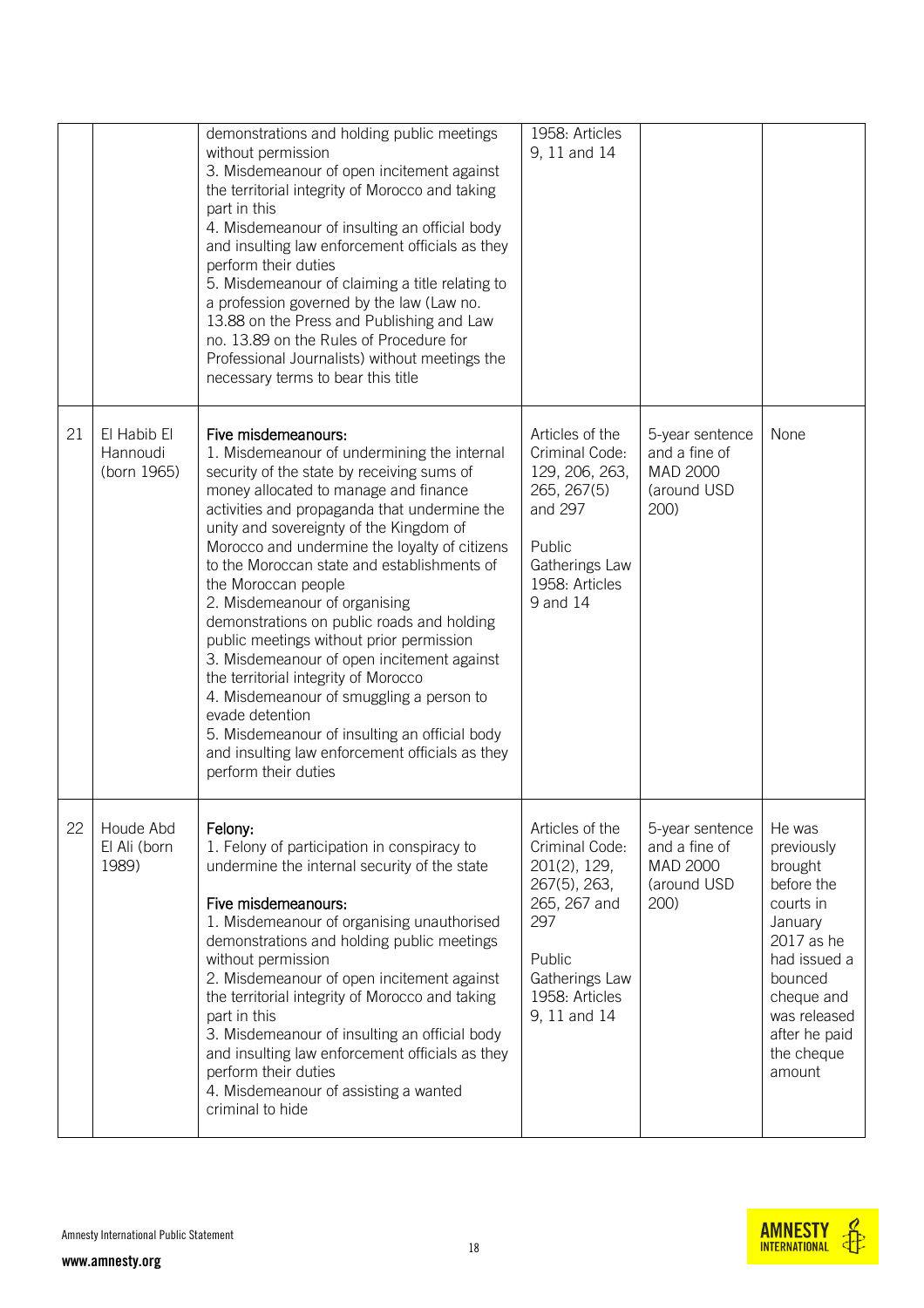| 23 | Ibrahim<br>Abkaoui<br>(born 1990)    | Felony:<br>1. Offence of participation in conspiracy to<br>undermine the internal security of the state<br>Four misdemeanours:<br>1. Misdemeanour of organising unauthorised<br>demonstrations, holding public meetings<br>without permission and armed gatherings<br>2. Misdemeanour of participating in armed<br>insurgency and incitement of this<br>3. Misdemeanour of open incitement against<br>the territorial integrity of Morocco<br>4. Misdemeanour of insulting an official body<br>and insulting law enforcement officials as they<br>perform their duties, and violence against<br>them resulting in injury                                                                                                                                                                                                                                                                                                                                                                                 | Articles of the<br>Criminal Code:<br>201(2), 300,<br>301, 302, 304,<br>267(5), 263,<br>265 and 267<br>Public<br>Gatherings Law<br>1958: Articles<br>9, 11, 14 and<br>20        | 5-year sentence<br>and a fine of<br>MAD 2000<br>(around USD<br>200)        | None |
|----|--------------------------------------|----------------------------------------------------------------------------------------------------------------------------------------------------------------------------------------------------------------------------------------------------------------------------------------------------------------------------------------------------------------------------------------------------------------------------------------------------------------------------------------------------------------------------------------------------------------------------------------------------------------------------------------------------------------------------------------------------------------------------------------------------------------------------------------------------------------------------------------------------------------------------------------------------------------------------------------------------------------------------------------------------------|--------------------------------------------------------------------------------------------------------------------------------------------------------------------------------|----------------------------------------------------------------------------|------|
| 24 | Hussein El<br>Idrissi (born<br>1991) | Felony:<br>1. Felony of conspiracy to undermine the<br>internal security of the state followed by the<br>commission of an act<br>Six misdemeanours:<br>1. Misdemeanour of insulting an official body<br>and insulting law enforcement officials as they<br>perform their duties<br>2. Misdemeanour of organising<br>demonstrations on public roads and holding<br>public meetings without prior permission<br>3. Misdemeanour of deliberately delaying the<br>start of prayers<br>4. Misdemeanour of undermining the internal<br>security of the state by receiving sums of<br>money allocated to manage and finance<br>activities and propaganda that undermine the<br>unity and sovereignty of the Kingdom of<br>Morocco and undermine the loyalty of citizens<br>to the Moroccan state and establishments of<br>the Moroccan people<br>5. Misdemeanour of violence and threats to<br>attack people with weapons<br>6. Misdemeanour of open incitement against<br>the territorial integrity of Morocco | Articles of the<br>Criminal Code:<br>201(2), 263,<br>265, 128, 221,<br>129, 206, 400,<br>429, 303, 129<br>and 267(5)<br>Public<br>Gatherings Law<br>1958: Articles<br>9 and 14 | 5-year sentence<br>and a fine of<br>MAD 2000<br>(around USD<br>200)        | None |
| 25 | Ibrahim<br>Bouziane<br>(born 1986)   | Four misdemeanours:<br>1. Misdemeanour of undermining the internal<br>security of the state by receiving sums of<br>money allocated to manage and finance<br>activities and propaganda that undermine the<br>unity and sovereignty of the Kingdom of<br>Morocco and undermine the loyalty of citizens<br>to the Moroccan state and establishments of<br>the Moroccan people                                                                                                                                                                                                                                                                                                                                                                                                                                                                                                                                                                                                                              | Articles of the<br>Criminal Code:<br>206, 129,<br>267(5), 263,<br>265 and 128<br>Public<br>Gatherings Law                                                                      | 3-year sentence<br>and a fine of<br><b>MAD 2000</b><br>(around USD<br>200) | None |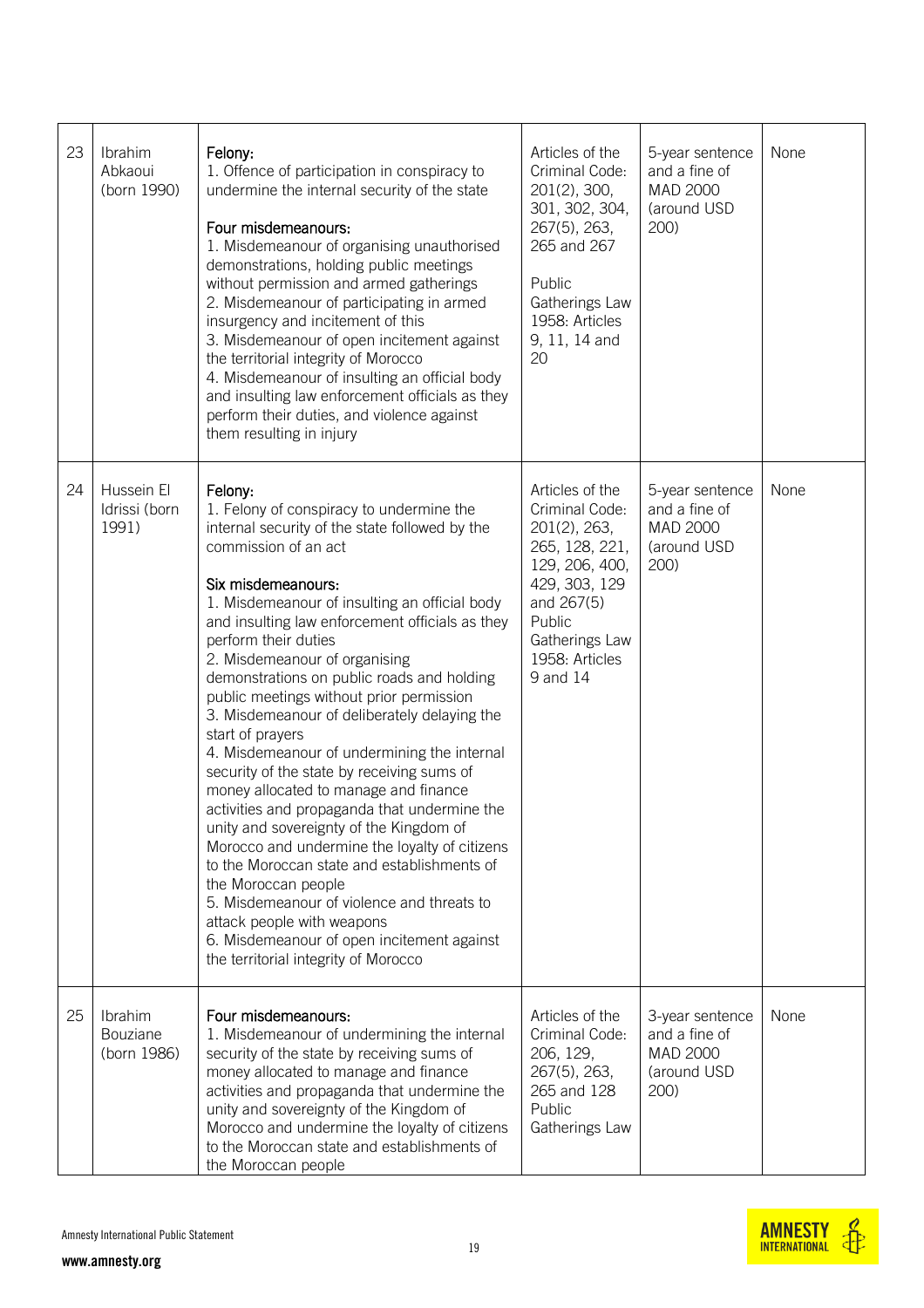|    |                                    | 2. Misdemeanour of organising<br>demonstrations on public roads and holding<br>public meetings without prior permission<br>3. Misdemeanour of insulting an official body<br>and insulting law enforcement officials as they<br>perform their duties<br>4. Misdemeanour of open incitement against<br>the territorial integrity of Morocco                                                                                                                                                                                                                                                                                                                                                                                | 1958: Articles<br>9 and 14                                                                                                                            |                                                                     |      |
|----|------------------------------------|--------------------------------------------------------------------------------------------------------------------------------------------------------------------------------------------------------------------------------------------------------------------------------------------------------------------------------------------------------------------------------------------------------------------------------------------------------------------------------------------------------------------------------------------------------------------------------------------------------------------------------------------------------------------------------------------------------------------------|-------------------------------------------------------------------------------------------------------------------------------------------------------|---------------------------------------------------------------------|------|
| 26 | Abd El Hak<br>Sadik (born<br>1991) | Four misdemeanours:<br>1. Misdemeanour of undermining the internal<br>security of the state by receiving sums of<br>money allocated to manage and finance<br>activities and propaganda that undermine the<br>unity and sovereignty of the Kingdom of<br>Morocco and undermine the loyalty of citizens<br>to the Moroccan state and establishments of<br>the Moroccan people<br>2. Misdemeanour of organising<br>demonstrations on public roads and holding<br>public meetings without prior permission<br>3. Misdemeanour of insulting an official body<br>and insulting law enforcement officials as they<br>perform their duties<br>4. Misdemeanour of open incitement against<br>the territorial integrity of Morocco | Articles of the<br>Criminal Code:<br>206, 129,<br>267(5), 263,<br>265 and 128<br>Public<br>Gatherings Law<br>1958: Articles<br>9 and 14               | 3-year sentence<br>and a fine of<br>MAD 2000<br>(around USD<br>200) | None |
| 27 | Othmane<br>Bouziane<br>(born 1989) | Misdemeanour:<br>1. Misdemeanour of undermining the internal<br>security of the state by receiving sums of<br>money allocated to manage and finance<br>activities and propaganda that undermine the<br>unity and sovereignty of the Kingdom of<br>Morocco and undermine the loyalty of citizens<br>to the Moroccan state and establishments of<br>the Moroccan people                                                                                                                                                                                                                                                                                                                                                    | Articles of the<br>Criminal Code:<br>129 and 206                                                                                                      | 3-year sentence<br>and a fine of<br>MAD 2000<br>(around USD<br>200) | None |
| 28 | Fouad<br>Essaidi (born<br>1986)    | Five misdemeanours:<br>1. Misdemeanour of undermining the internal<br>security of the state by receiving sums of<br>money allocated to manage and finance<br>activities and propaganda that undermine the<br>unity and sovereignty of the Kingdom of<br>Morocco and undermine the loyalty of citizens<br>to the Moroccan state and establishments of<br>the Moroccan people<br>2. Misdemeanour of organising<br>demonstrations on public roads and holding<br>public meetings without prior permission<br>3. Misdemeanour of insulting an official body<br>and insulting law enforcement officials as they<br>perform their duties<br>4. Misdemeanour of open incitement against                                         | Articles of the<br>Criminal Code:<br>206, 129,<br>$267(5)$ , $263$ ,<br>265, 128 and<br>381<br>Public<br>Gatherings Law<br>1958: Articles<br>9 and 14 | 3-year sentence<br>and a fine of<br>MAD 2000<br>(around USD<br>200) | None |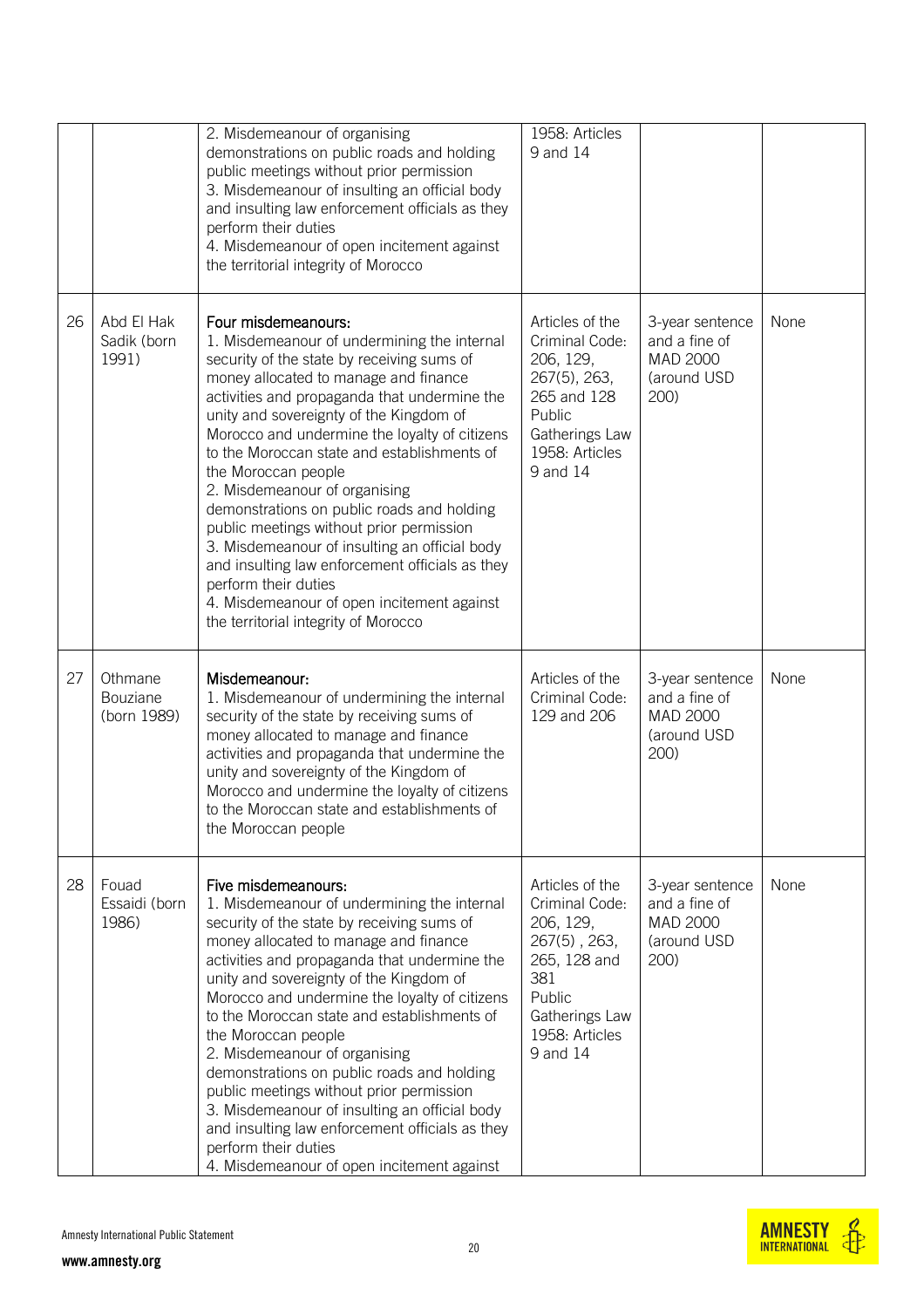|    |                                       | the territorial integrity of Morocco<br>5. Misdemeanour of claiming a title or status<br>relating to a profession governed by the law<br>without meetings the necessary terms to bear<br>this title (Law no. 13.88 on the Press and<br>Publishing and Law no. 13.89 on the Rules of<br>Procedure for Professional Journalists)                                                                                                                                                                                                                                                                                                                                                                                      |                                                                                                                                                     |                                                                                                             |      |
|----|---------------------------------------|---------------------------------------------------------------------------------------------------------------------------------------------------------------------------------------------------------------------------------------------------------------------------------------------------------------------------------------------------------------------------------------------------------------------------------------------------------------------------------------------------------------------------------------------------------------------------------------------------------------------------------------------------------------------------------------------------------------------|-----------------------------------------------------------------------------------------------------------------------------------------------------|-------------------------------------------------------------------------------------------------------------|------|
| 29 | Youssef El<br>Hamdioui<br>(born 1984) | Four felonies:<br>1. Misdemeanour of undermining the internal<br>security of the state by receiving sums of<br>money allocated to manage and finance<br>activities and propaganda that undermine the<br>unity and sovereignty of the Kingdom of<br>Morocco and undermine the loyalty of citizens<br>to the Moroccan state and establishments of<br>the Moroccan people<br>2. Misdemeanour of organising<br>demonstrations on public roads and holding<br>public meetings without prior permission<br>3. Misdemeanour of insulting an official body<br>and insulting law enforcement officials as they<br>perform their duties<br>4. Misdemeanour of open incitement against<br>the territorial integrity of Morocco | Articles of the<br>Criminal Code:<br>206, 129,<br>267(5), 263,<br>265 and 128<br>Public<br>Gatherings Law<br>1958: Articles<br>9 and 14             | 3-year sentence<br>and a fine of<br>MAD 2000<br>(around USD<br>200)                                         | None |
| 30 | Mohamed El<br>Mahdali<br>(born 1985)  | Four felonies:<br>1. Misdemeanour of organising<br>demonstrations on public roads and holding<br>public meetings without prior permission.<br>2. Misdemeanour of open incitement against<br>the territorial integrity of Morocco<br>3. Misdemeanour of insulting an official body<br>and insulting law enforcement officials as they<br>perform their duties<br>4. Misdemeanour of smuggling a criminal to<br>avoid detention and helping him to escape                                                                                                                                                                                                                                                             | Articles of the<br>Criminal Code:<br>129, 267(5),<br>263, 265 and<br>297<br>Public<br>Gatherings Law<br>1958: Articles<br>11 and 14                 | 3-year sentence<br>and a fine of<br>MAD 2000<br>(around USD<br>200)<br>Royal pardon<br>on 21 August<br>2018 | None |
| 31 | Mohamed El<br>Naimi (born<br>1993)    | Four felonies:<br>1. Misdemeanour of organising unauthorised<br>demonstrations and holding public meetings<br>without permission<br>2. Misdemeanour of open incitement against<br>the territorial integrity of Morocco<br>3. Misdemeanour of insulting an official body<br>and insulting law enforcement officials as they<br>perform their duties<br>4. Misdemeanour of incitement of deliberate<br>harm and threats to attack people with<br>weapons                                                                                                                                                                                                                                                              | Articles of the<br>Criminal Code:<br>$129, 267(5)$ ,<br>263, 265, 400,<br>429 and 303<br>Public<br>Gatherings Law<br>1958: Articles<br>9, 11 and 14 | 3-year sentence<br>and a fine of<br>MAD 2000<br>(around USD<br>200)<br>Royal pardon<br>on 21 August<br>2018 | None |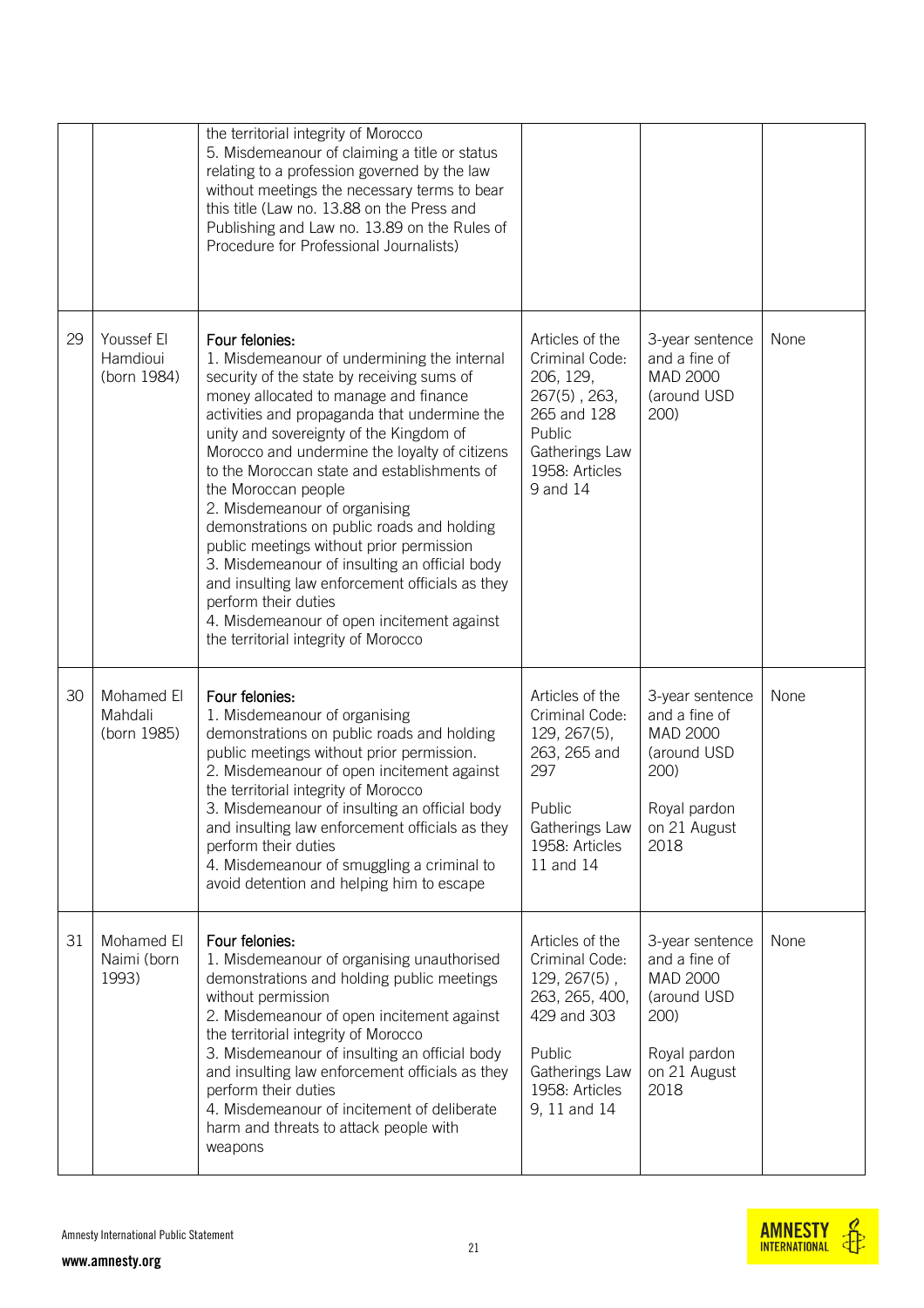| 32 | Mohamed El<br>Heni (born<br>1987) | Five misdemeanours:<br>1. Misdemeanour of undermining the internal<br>security of the state by receiving sums of<br>money allocated to manage and finance<br>activities and propaganda that undermine the<br>unity and sovereignty of the Kingdom of<br>Morocco and undermine the loyalty of citizens<br>to the Moroccan state and establishments of<br>the Moroccan people<br>2. Misdemeanour of organising unauthorised<br>demonstrations, holding public meetings<br>without permission and armed gatherings<br>3. Misdemeanour of participating in armed<br>insurgency and incitement of this<br>4. Misdemeanour of insulting an official body<br>and insulting law enforcement officials as they<br>perform their duties, violence against them<br>resulting in injury, and taking part in this<br>5. Misdemeanour of attempting to smuggle a<br>criminal from detention and helping him to<br>escape | Articles of the<br>Criminal Code:<br>206, 129, 300,<br>301, 302, 304,<br>263, 265, 267<br>and 297<br>Public<br>Gatherings Law<br>1958: Articles<br>9, 11, 14 and<br>20 | 3-year sentence<br>and a fine of<br>MAD 2000<br>(around USD<br>200)<br>Royal pardon<br>on 21 August<br>2018 | None |
|----|-----------------------------------|------------------------------------------------------------------------------------------------------------------------------------------------------------------------------------------------------------------------------------------------------------------------------------------------------------------------------------------------------------------------------------------------------------------------------------------------------------------------------------------------------------------------------------------------------------------------------------------------------------------------------------------------------------------------------------------------------------------------------------------------------------------------------------------------------------------------------------------------------------------------------------------------------------|------------------------------------------------------------------------------------------------------------------------------------------------------------------------|-------------------------------------------------------------------------------------------------------------|------|
| 33 | Khaled El<br>Barka (born<br>1992) | Five misdemeanours:<br>1. Misdemeanour of organising unauthorised<br>demonstrations and holding public meetings<br>without permission<br>2. Misdemeanour of open incitement against<br>the territorial integrity of Morocco<br>3. Misdemeanour of insulting an official body<br>and insulting law enforcement officials as they<br>perform their duties<br>4./5. Misdemeanours of incitement of<br>deliberate harm and threats to attack people<br>with weapons                                                                                                                                                                                                                                                                                                                                                                                                                                            | Articles of the<br>Criminal Code:<br>267(5), 263,<br>265, 400, 429<br>and 303<br>Public<br>Gatherings Law<br>1958: Articles<br>9, 11 and 14                            | 2-year sentence<br>and a fine of<br>MAD 2000<br>(around USD<br>200)<br>Royal pardon<br>on 21 August<br>2018 | None |
| 34 | Fahim<br>Ghettas<br>(born 1983)   | Five misdemeanours:<br>1. Misdemeanour of undermining the internal<br>security of the state by receiving sums of<br>money allocated to manage and finance<br>activities and propaganda that undermine the<br>unity and sovereignty of the Kingdom of<br>Morocco and undermine the loyalty of citizens<br>to the Moroccan state and establishments of<br>the Moroccan people<br>2. Misdemeanour of organising<br>demonstrations on public roads and holding<br>public meetings without prior permission<br>3. Misdemeanour of insulting an official body<br>and insulting law enforcement officials as they<br>perform their duties<br>4. Misdemeanour of open incitement against<br>the territorial integrity of Morocco<br>5. Misdemeanour of deliberately hiding a                                                                                                                                       | Articles of the<br>Criminal Code:<br>128, 206, 263,<br>265, 267(5)<br>and 297<br>Public<br>Gatherings Law<br>1958: Articles<br>9 and 14                                | 2-year sentence<br>and a fine of<br>MAD 2000<br>(around USD<br>200)<br>Royal pardon<br>on 21 August<br>2018 | None |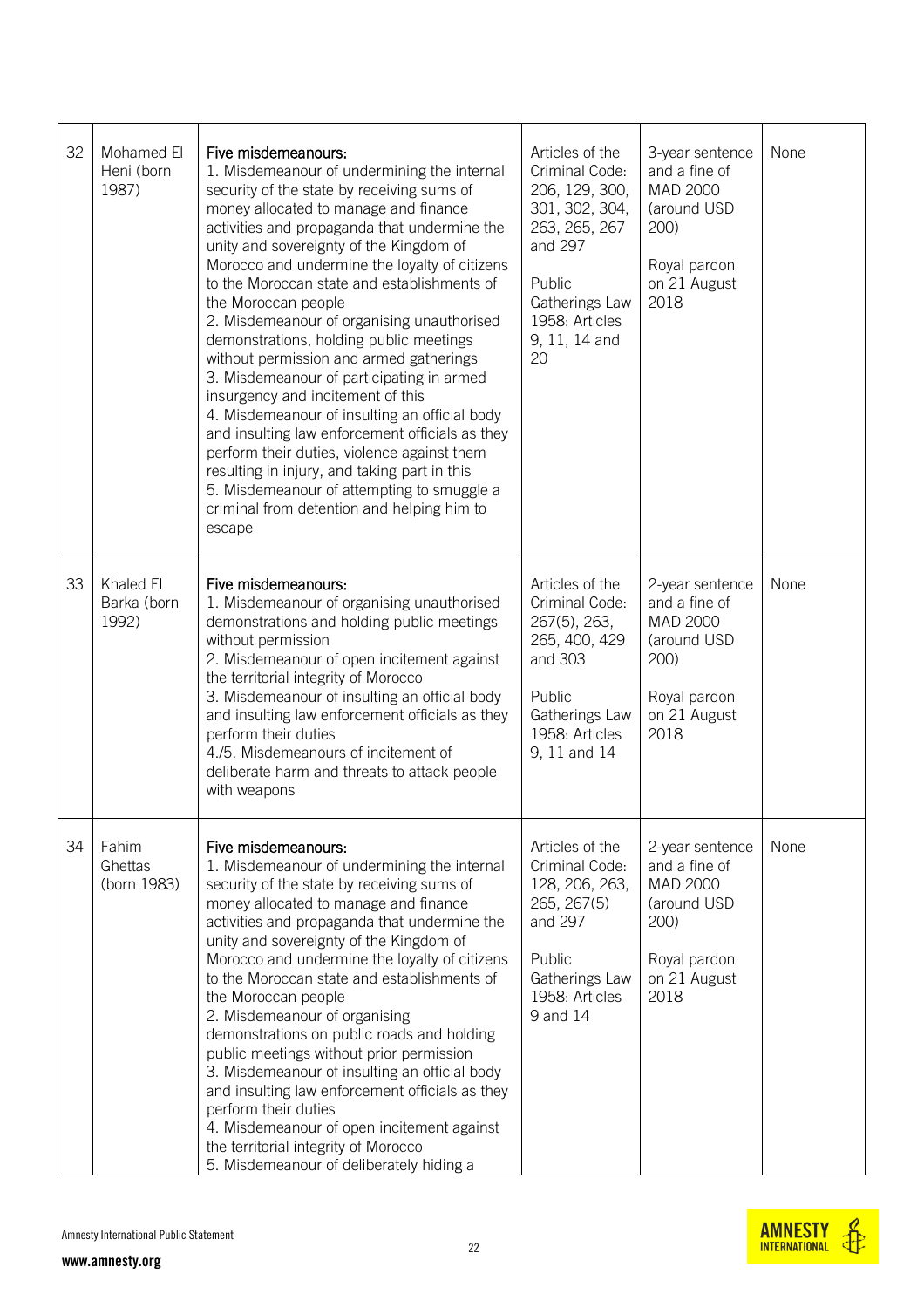|    |                                 | person knowing that the law is looking for him<br>due to a felony and helping him to hide                                                                                                                                                                                                                                                                                                                                                                                                                              |                                                                                                                                                          |                                                                                                             |                                                                                                                                                                                                                                          |
|----|---------------------------------|------------------------------------------------------------------------------------------------------------------------------------------------------------------------------------------------------------------------------------------------------------------------------------------------------------------------------------------------------------------------------------------------------------------------------------------------------------------------------------------------------------------------|----------------------------------------------------------------------------------------------------------------------------------------------------------|-------------------------------------------------------------------------------------------------------------|------------------------------------------------------------------------------------------------------------------------------------------------------------------------------------------------------------------------------------------|
| 35 | Ahmed<br>Hezzate<br>(born 1981) | Five misdemeanours:<br>1. Misdemeanour of open incitement against<br>the territorial integrity of Morocco<br>2. Misdemeanour of organising<br>demonstrations on public roads and holding<br>public meetings without prior permission<br>3 Misdemeanour of participating in armed<br>insurgency<br>4. Misdemeanour of insulting an official body<br>and insulting law enforcement officials as they<br>perform their duties<br>5. Misdemeanour of hiding a person knowing<br>that are sought by the law due to a felony | Articles of the<br>Criminal Code:<br>128, 267(5),<br>300, 301, 304,<br>263, 265 and<br>297<br>Public<br>Gatherings Law<br>1958: Articles<br>9, 14 and 20 | 2-year sentence<br>and a fine of<br>MAD 2000<br>(around USD<br>200)<br>Royal pardon<br>on 21 August<br>2018 | None                                                                                                                                                                                                                                     |
| 36 | Jawad Sabiri<br>(born 1986)     | Three misdemeanours:<br>1. Misdemeanour of organising unauthorised<br>demonstrations and holding public meetings<br>without permission<br>2. Misdemeanour of insulting an official body<br>and insulting law enforcement officials as they<br>perform their duties<br>3. Misdemeanour of open incitement against<br>the territorial integrity of Morocco                                                                                                                                                               | Articles of the<br>Criminal Code:<br>263, 265 and<br>267(5)<br>Public<br>Gatherings Law<br>1958: Articles<br>9, 11 and 14                                | 2-year sentence<br>and a fine of<br>MAD 2000<br>(around USD<br>200)                                         | In June<br>2012 he was<br>brought<br>before the<br>Crown<br>Prosecutor<br>at Al-<br>Hoceïma<br>Court of First<br>Instance for<br>material<br>damage to a<br>police car<br>following his<br>involvement<br>in an<br>unauthorised<br>march |
| 37 | Jawad Bellali<br>(born 1989)    | Five misdemeanours:<br>1. Misdemeanour of organising unauthorised<br>demonstrations, holding public meetings<br>without permission and armed gatherings<br>2. Misdemeanour of participating in armed<br>insurgency and incitement of this<br>3. Misdemeanour of insulting an official body<br>4. Misdemeanour of insulting law enforcement<br>officials as they perform their duties and<br>violence against them                                                                                                      | Articles of the<br>Criminal Code:<br>300, 301, 302,<br>304, 129, 265,<br>263, 267 and<br>267(5)<br>Public<br>Gatherings Law<br>1958: Articles            | 2-year sentence<br>and a fine of<br>MAD 2000<br>(around USD<br>200)<br>Royal pardon<br>on 21 August<br>2018 | None                                                                                                                                                                                                                                     |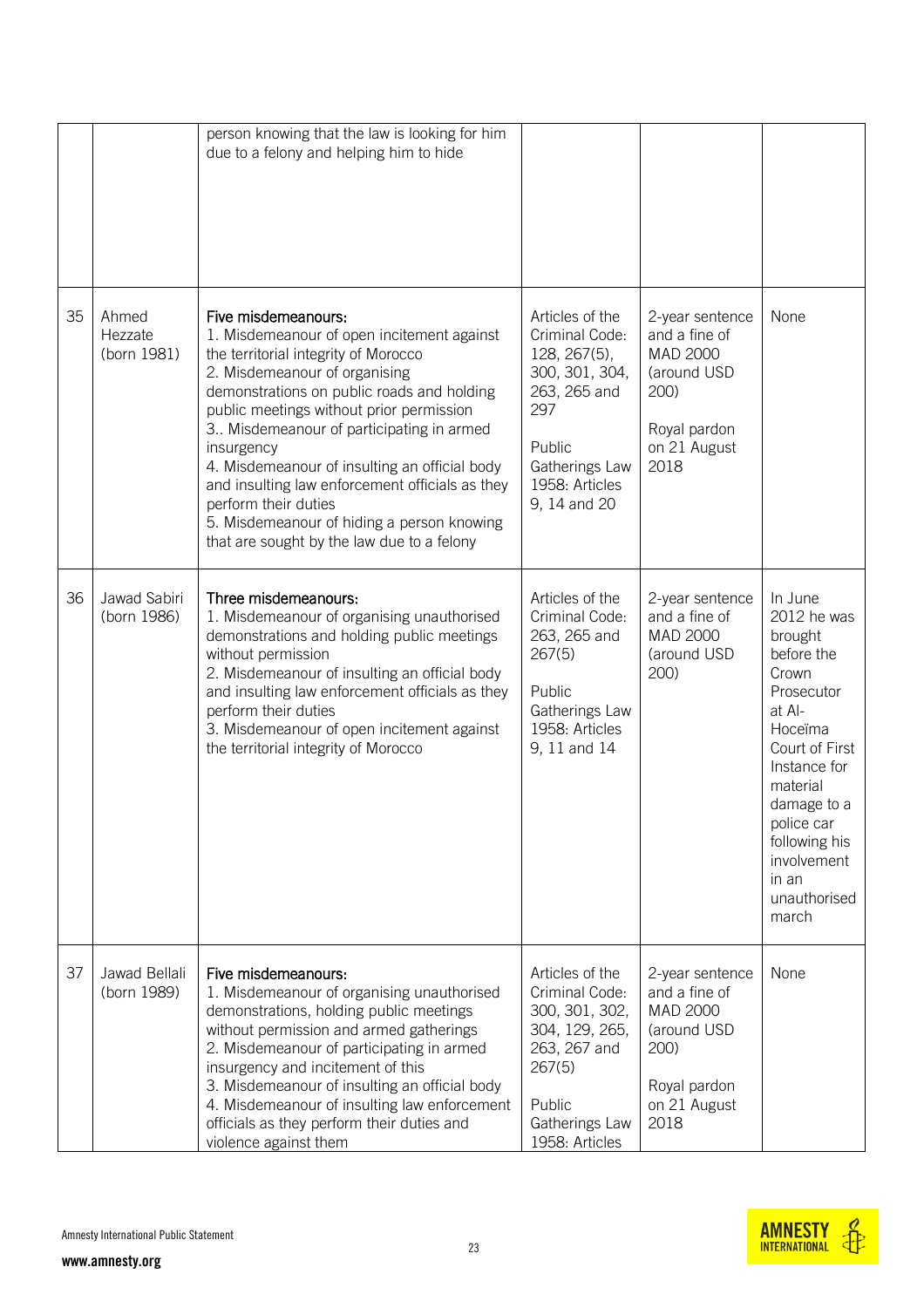|    |                                        | 5. Misdemeanour of open incitement against<br>the territorial integrity of Morocco                                                                                                                                                                                                                                                                                                                                                                                                                                                                                         | 9, 11, 14 and<br>20                                                                                                                                                  |                                                                                                             |      |
|----|----------------------------------------|----------------------------------------------------------------------------------------------------------------------------------------------------------------------------------------------------------------------------------------------------------------------------------------------------------------------------------------------------------------------------------------------------------------------------------------------------------------------------------------------------------------------------------------------------------------------------|----------------------------------------------------------------------------------------------------------------------------------------------------------------------|-------------------------------------------------------------------------------------------------------------|------|
| 38 | Badreddine<br>Boulehjel<br>(born 1986) | Felony:<br>1. Felony of plotting a conspiracy<br>Three misdemeanours:<br>1. Misdemeanour of organising unauthorised<br>demonstrations and holding public meetings<br>without permission<br>2. Misdemeanour of insulting an official body<br>and insulting law enforcement officials as they<br>perform their duties<br>3. Misdemeanour of open incitement against<br>the territorial integrity of Morocco and taking<br>part in this                                                                                                                                       | Articles of the<br>Criminal Code:<br>201(2), 263,<br>265, 267, 129<br>and 267(5)<br>Public<br>Gatherings Law<br>1958: Articles<br>9, 11 and 14                       | 2-year sentence<br>and a fine of<br>MAD 2000<br>(around USD<br>200)<br>Royal pardon<br>on 21 August<br>2018 | None |
| 39 | Mohamed<br>Mekkouh<br>(born 1986)      | Three misdemeanours:<br>1. Misdemeanour of organising unauthorised<br>demonstrations, holding public meetings<br>without permission and armed gatherings<br>2. Misdemeanour of insulting an official body<br>and insulting law enforcement officials as they<br>perform their duties and violence against them<br>3. Misdemeanour of open incitement against<br>the territorial integrity of Morocco and taking<br>part in this                                                                                                                                            | Articles of the<br>Criminal Code:<br>263, 265, 267,<br>129 and<br>267(5)<br>Public<br>Gatherings Law<br>1958: Articles<br>9, 11 and 14                               | 2-year sentence<br>and a fine of<br>MAD 2000<br>(around USD<br>200)<br>Royal pardon<br>on 21 August<br>2018 | None |
| 40 | Abdel Aziz<br>Khali (born<br>1985)     | Five misdemeanours:<br>1. Misdemeanour of organising unauthorised<br>demonstrations, holding public meetings<br>without permission and armed gatherings<br>2. Misdemeanour of armed insurgency and<br>incitement of this<br>3. Misdemeanour of open incitement against<br>the territorial integrity of Morocco<br>4. Misdemeanour of insulting an official body<br>and insulting law enforcement officials as they<br>perform their duties and violence against them<br>5. Misdemeanour of attempting to smuggle a<br>criminal from detention and helping him to<br>escape | Articles of the<br>Criminal Code:<br>300, 301, 302,<br>304, 267(5),<br>263, 265, 267<br>and 297<br>Public<br>Gatherings Law<br>1958: Articles<br>9, 11, 14 and<br>20 | 2-year sentence<br>and a fine of<br>MAD 2000<br>(around USD<br>200)<br>Royal pardon<br>on 21 August<br>2018 | None |

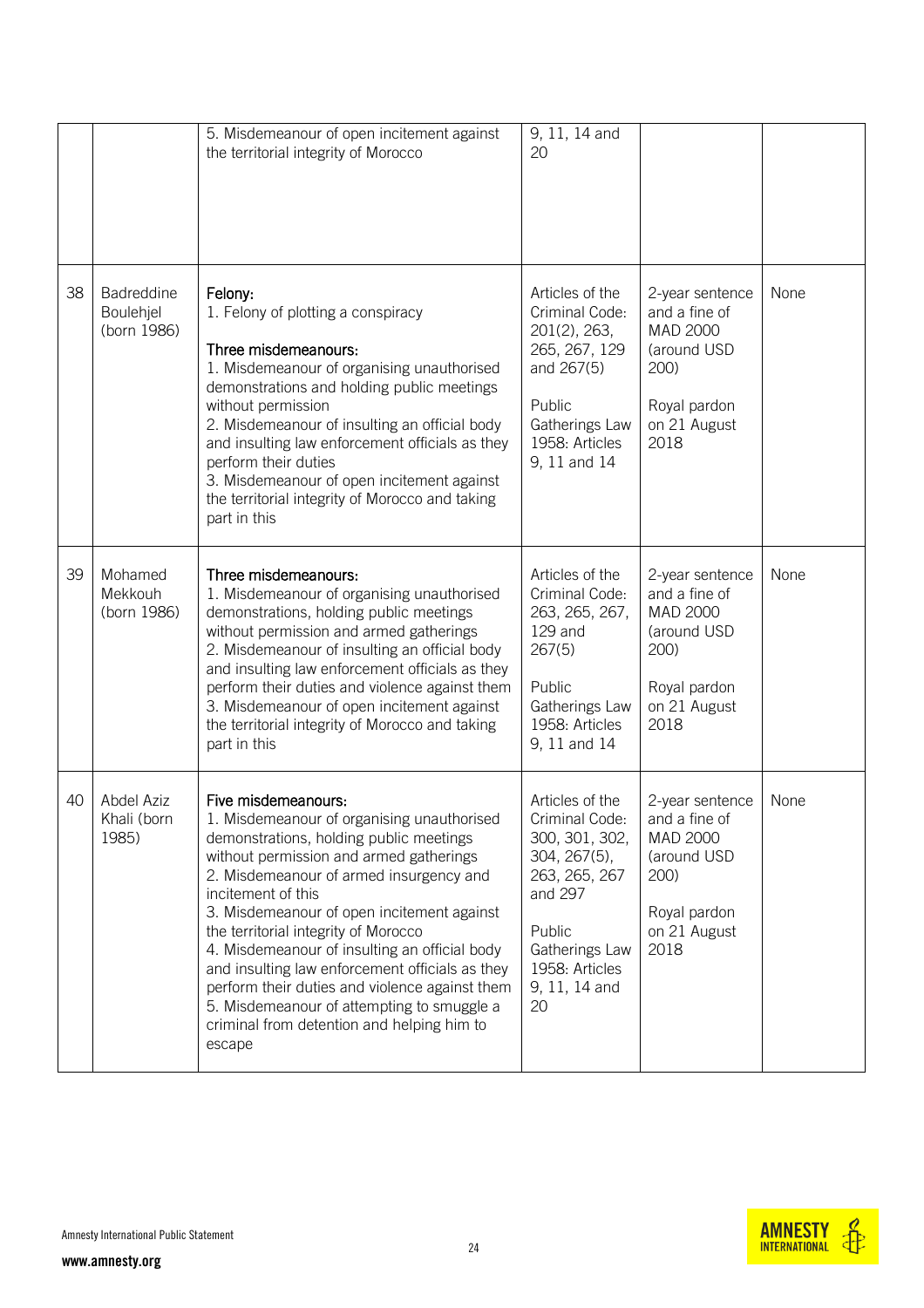| 41 | Rachid<br>Aamarouche<br>(born 1990)                               | Three misdemeanours:<br>1. Misdemeanour of organising<br>demonstrations on public roads and holding<br>public meetings without prior permission<br>2. Misdemeanour of insulting an official body<br>and insulting law enforcement officials as they<br>perform their duties and using violence against<br>them resulting in injury<br>3. Misdemeanour of participating in armed<br>insurgency and armed gatherings | Articles of the<br>Criminal<br>Code:<br>263, 265, 267,<br>129, 300, 301,<br>302 and 304<br>Public<br>Gatherings Law<br>1958: Articles<br>9, 14 and 20 | 2-year sentence<br>and a fine of<br>MAD 2000<br>(around USD<br>200)                                                              | None |
|----|-------------------------------------------------------------------|--------------------------------------------------------------------------------------------------------------------------------------------------------------------------------------------------------------------------------------------------------------------------------------------------------------------------------------------------------------------------------------------------------------------|-------------------------------------------------------------------------------------------------------------------------------------------------------|----------------------------------------------------------------------------------------------------------------------------------|------|
| 42 | Rachid El<br>Moussaoui<br>(born 1996)<br>- released on<br>bail    | Two misdemeanours:<br>1. Misdemeanour of organising a<br>demonstration on the public road without prior<br>permission<br>2. Misdemeanour of open incitement against<br>the territorial integrity of Morocco                                                                                                                                                                                                        | Articles of the<br>Criminal Code:<br>$129$ and<br>267(5)<br>Public<br>Gatherings Law<br>1958: Articles<br>9 and 14                                    | 2-year sentence<br>and a fine of<br><b>MAD 2000</b><br>(around USD<br>200)                                                       | None |
| 43 | Mohamed<br>Fadhil (born<br>1979)                                  | Two misdemeanours:<br>1. Misdemeanour of open incitement against<br>the territorial integrity of Morocco<br>2. Misdemeanour of organising<br>demonstrations on public roads and holding<br>public meetings without prior permission                                                                                                                                                                                | Articles of the<br>Criminal Code:<br>129 and<br>267(5)<br>Public<br>Gatherings Law<br>1958: Articles<br>9 and 14                                      | 2-year sentence<br>and a fine of<br>MAD 2000<br>(around USD<br>200)                                                              | None |
| 44 | Abd El Khir<br>El Yassnari<br>(born 1979)                         | Four misdemeanours:<br>1. Misdemeanour of open incitement against<br>the territorial integrity of Morocco<br>2. Misdemeanour of organising unauthorised<br>demonstrations and holding public meetings<br>without permission<br>3. Misdemeanour of insulting an official body<br>and insulting law enforcement officials as they<br>perform their duties<br>4. Misdemeanour of armed insurgency                     | Articles of the<br>Criminal Code:<br>129, 263, 265,<br>300, 304 and<br>267(5)<br>Public<br>Gatherings Law<br>1958: Article<br>14                      | 2-year sentence<br>and a fine of<br>MAD 2000<br>(around USD<br>200)                                                              | None |
| 45 | Mhamed<br>Adoule (born<br>$1986$ ) – on<br>provisional<br>release | Three misdemeanours:<br>1. Misdemeanour of organising unauthorised<br>demonstrations and holding public meetings<br>without permission<br>2. Misdemeanour of open incitement against<br>the territorial integrity of Morocco<br>3. Misdemeanour of insulting an official body                                                                                                                                      | Articles of the<br>Criminal Code:<br>263, 265 and<br>267(5)<br>Public<br>Gatherings Law                                                               | 2-year sentence<br>and a fine of<br>MAD 2000<br>(around USD<br>200), however<br>he has been<br>released until<br>the judgment is | None |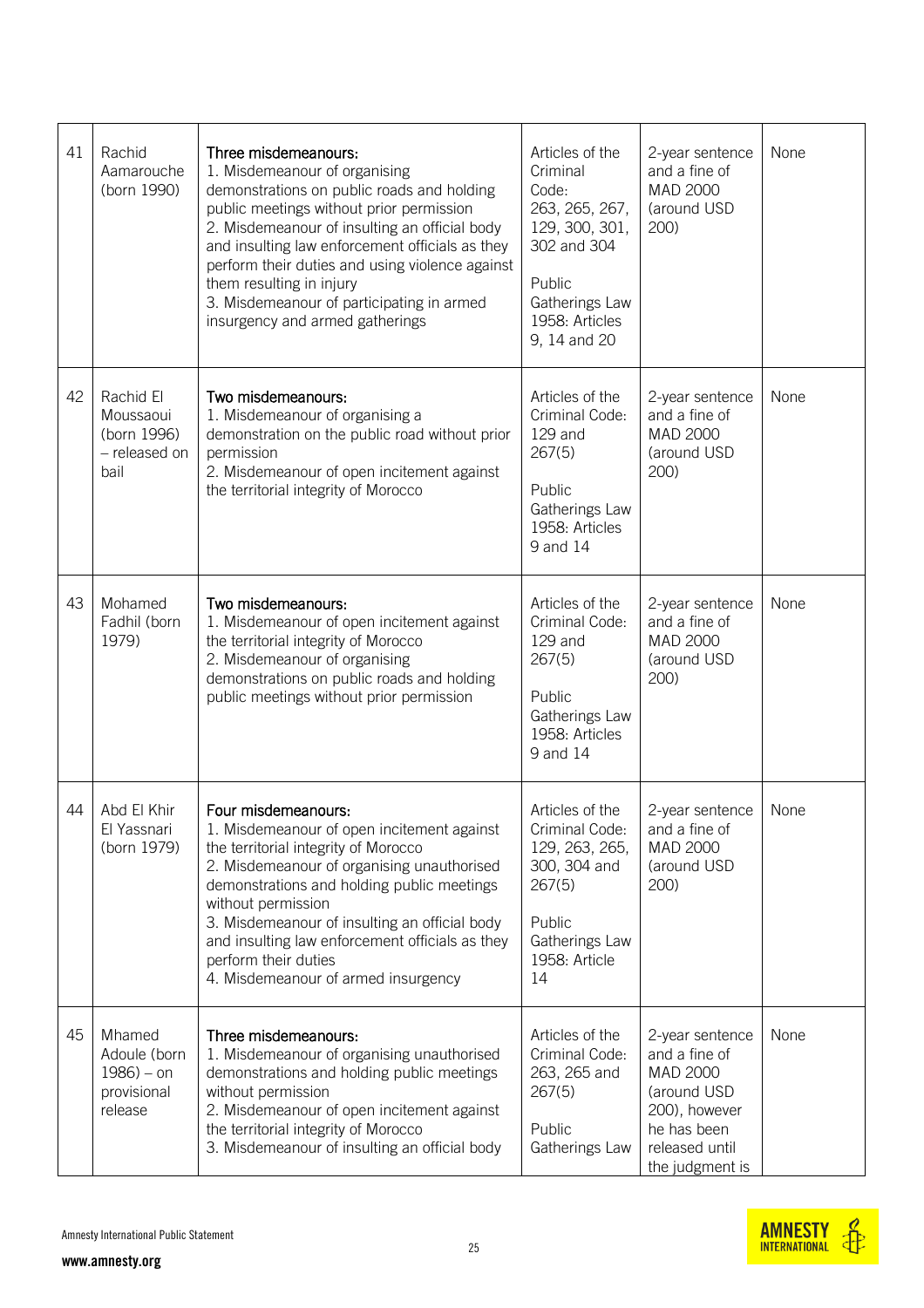|    |                                            | and insulting law enforcement officials as they<br>perform their duties                                                                                                                                                                                                                                                                                                                                                                                                                                                                         | 1958: Articles<br>9, 11 and 14                                                                                                                               | upheld -<br>suspended<br>sentence                                   |                                                                                   |
|----|--------------------------------------------|-------------------------------------------------------------------------------------------------------------------------------------------------------------------------------------------------------------------------------------------------------------------------------------------------------------------------------------------------------------------------------------------------------------------------------------------------------------------------------------------------------------------------------------------------|--------------------------------------------------------------------------------------------------------------------------------------------------------------|---------------------------------------------------------------------|-----------------------------------------------------------------------------------|
| 46 | Abd El<br>Mohcine<br>Attari (born<br>1993) | Six misdemeanours:<br>1. Misdemeanour of organising unauthorised<br>demonstrations and holding public meetings<br>without permission<br>2. Misdemeanour of insurgency<br>3. Misdemeanour of insulting an official body<br>and insulting law enforcement officials as they<br>perform their duties<br>4. Misdemeanour of open incitement against<br>the territorial integrity of Morocco and taking<br>part in this<br>5. Misdemeanour of incitement of threats to<br>attack people<br>6. Misdemeanour of assisting a wanted<br>criminal to hide | Articles of the<br>Criminal Code:<br>300, 301, 263,<br>265 267, 129,<br>267(5), 429<br>and 297<br>Public<br>Gatherings Law<br>1958: Articles<br>9, 11 and 14 | 2-year sentence<br>and a fine of<br>MAD 2000<br>(around USD<br>200) | None                                                                              |
| 47 | Jamel Mouna<br>(born 1989)                 | Five misdemeanours:<br>1. Misdemeanour of organising unauthorised<br>demonstrations and holding public meetings<br>without permission<br>2. Misdemeanour of participating in<br>insurgency and incitement of this<br>3. Misdemeanour of insulting an official body<br>4. Misdemeanour of insulting law enforcement<br>officials as they perform their duties<br>5. Misdemeanour of open incitement against<br>the territorial integrity of Morocco                                                                                              | Articles of the<br>Criminal Code:<br>300, 301, 302,<br>304, 263, 265,<br>129 and<br>267(5)<br>Public<br>Gatherings Law<br>1958: Articles<br>9, 11 and 14     | 2-year sentence<br>and a fine of<br>MAD 2000<br>(around USD<br>200) | None                                                                              |
| 48 | Jawad Ben<br>Ziane (born<br>1979)          | Five misdemeanours:<br>1. Misdemeanour of organising unauthorised<br>demonstrations and holding public meetings<br>without permission<br>2. Misdemeanour of insulting an official body<br>and insulting law enforcement officials as they<br>perform their duties, armed insurgency and<br>incitement of this<br>3. Misdemeanour of open incitement against<br>the territorial integrity of Morocco<br>4. Misdemeanour of insurgency<br>5. Misdemeanour of attempting to smuggle a<br>criminal to avoid detention and helping him to<br>escape  | Articles of the<br>Criminal Code:<br>263, 265, 267,<br>300, 301, 304,<br>$267(5)$ and<br>297<br>Public<br>Gatherings Law<br>1958: Articles<br>9, 11 and 14   | 2-year sentence<br>and a fine of<br>MAD 2000<br>(around USD<br>200) | Wanted for<br>armed<br>gathering,<br>and has<br>prior<br>convictions<br>for theft |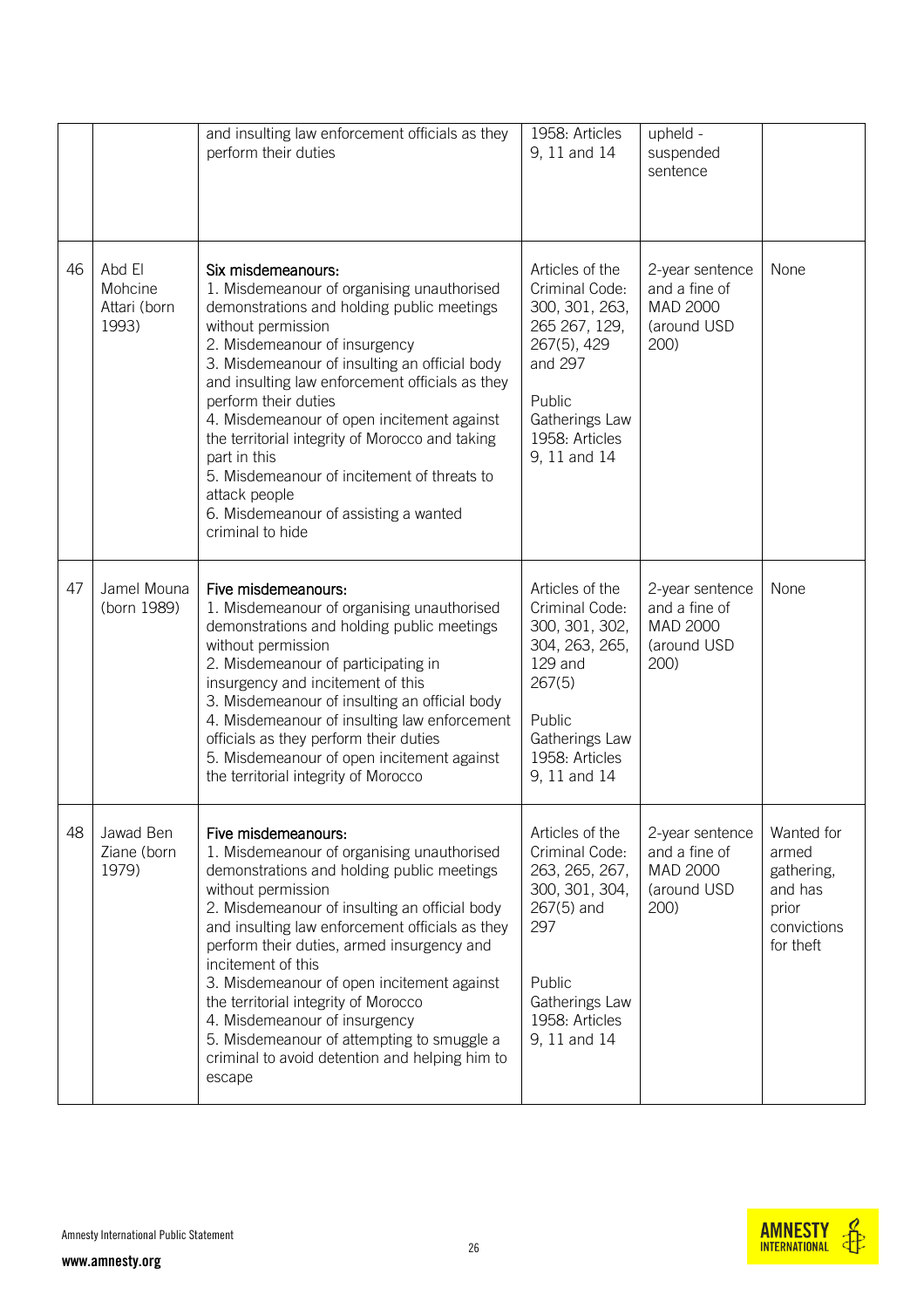| 49 | Ahmed<br>Hakimi (born<br>1994)                                       | Four felonies:<br>1. Misdemeanour of organising unauthorised<br>demonstrations and holding public meetings<br>without permission<br>2. Misdemeanour of insulting an official body<br>and insulting law enforcement officials as they<br>perform their duties<br>3. Misdemeanour of open incitement against<br>the territorial integrity of Morocco<br>4. Misdemeanour of insurgency                                                                                                                                                    | Articles of the<br>Criminal Code:<br>267(5), 263,<br>265, 300 and<br>301<br>Public<br>Gatherings Law<br>1958: Articles<br>9, 11 and 14            | 2-year sentence<br>and a fine of<br>MAD 2000<br>(around USD<br>200)<br>Royal pardon<br>on 21 August<br>2018 | None |
|----|----------------------------------------------------------------------|----------------------------------------------------------------------------------------------------------------------------------------------------------------------------------------------------------------------------------------------------------------------------------------------------------------------------------------------------------------------------------------------------------------------------------------------------------------------------------------------------------------------------------------|---------------------------------------------------------------------------------------------------------------------------------------------------|-------------------------------------------------------------------------------------------------------------|------|
| 50 | El Nouri<br>Achehbare<br>(born 1987)                                 | Five misdemeanours:<br>1. Misdemeanour of organising unauthorised<br>demonstrations and holding public meetings<br>without permission<br>2. Misdemeanour of insulting an official body<br>and insulting law enforcement officials as they<br>perform their duties.<br>3. Misdemeanour of insurgency<br>4. Misdemeanour of deliberately hiding a<br>person knowing that the courts are looking for<br>him due to a felony and helping him to hide<br>5. Misdemeanour of open incitement against<br>the territorial integrity of Morocco | Articles of the<br>Criminal Code:<br>129, 263, 265,<br>300, 304,<br>$267(5)$ and<br>297<br>Public<br>Gatherings Law<br>1958: Articles<br>9 and 14 | 2-year sentence<br>and a fine of<br>MAD 2000<br>(around USD<br>200)                                         | None |
| 51 | Anas El<br>Khatabbi<br>(born 1992)                                   | Three misdemeanours:<br>1. Misdemeanour of insulting an official body<br>and insulting law enforcement officials as they<br>perform their duties<br>2. Misdemeanour of open incitement against<br>the territorial integrity of Morocco<br>3. Misdemeanour of organising unauthorised<br>demonstrations and holding public meetings<br>without permission                                                                                                                                                                               | Articles of the<br>Criminal Code:<br>263, 265 and<br>267(5)<br>Public<br>Gatherings Law<br>1958: Articles<br>9, 11 and 14                         | 2-year sentence<br>and a fine of<br>MAD 2000<br>(around USD<br>200)                                         | None |
| 52 | Zakaria<br>Kaddouri<br>(born 1992) -<br>on<br>provisional<br>release | Three misdemeanours:<br>1. Misdemeanour of insulting an official body<br>and insulting law enforcement officials as they<br>perform their duties<br>2. Misdemeanour of open incitement against<br>the territorial integrity of Morocco<br>3. Misdemeanour of organising unauthorised<br>demonstrations and holding public meetings<br>without permission                                                                                                                                                                               | Articles of the<br>Criminal Code:<br>263, 265, 129<br>and 267(5)<br>Public<br>Gatherings Law<br>1958: Articles<br>9, 11 and 14                    | 1-year sentence<br>and a fine of<br>MAD 2000<br>(around USD<br>200)                                         | None |
| 53 | Abd El<br>Mounim<br>Astrihou<br>(born 1974)<br>$-$ on                | Misdemeanour:<br>1. Misdemeanour of participation in public<br>meetings without permissions                                                                                                                                                                                                                                                                                                                                                                                                                                            | Public<br>Gatherings Law<br>1958:<br>Articles 9, 11<br>and 14                                                                                     | Fine of MAD<br>5000 (around<br><b>USD 500)</b>                                                              | None |